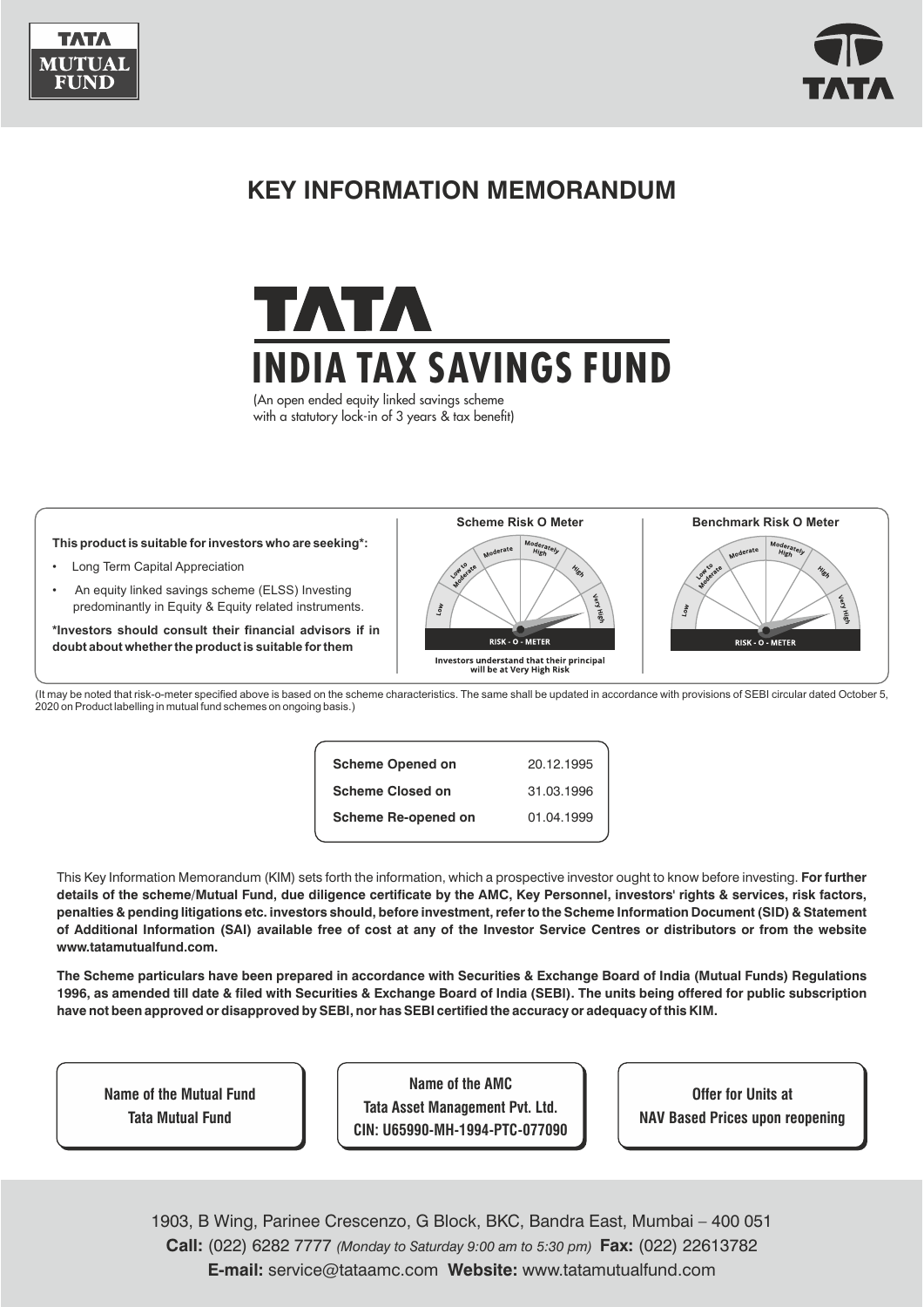#### INVESTMENT OBJECTIVE

The investment objective of the Scheme is to provide medium to long term capital gains along with income tax relief to its Unitholders, while at all times emphasising the importance of capital appreciation.

However, there is no assurance or guarantee that the investment objective of the Scheme will be achieved. The scheme does not assure or guarantee any returns.

## ASSET ALLOCATION

Under normal circumstances, the asset allocation of the scheme will be as follows:

|                                                                             | <b>Indicative allocations</b><br>(% of total assets) |                  |                 | Risk Profile                   |
|-----------------------------------------------------------------------------|------------------------------------------------------|------------------|-----------------|--------------------------------|
| <b>Instruments</b>                                                          | Minimum<br>Upto                                      | Likely<br>Around | Maximum<br>Upto | High/<br>Medium/Low            |
| Equity & Equity<br><b>Related Instruments</b><br>(Listed / to be<br>listed) |                                                      | 80               | 100             | High                           |
| Debt & Debt Related<br>Instruments (Listed<br>/ Securitised)                |                                                      | 10               | 20              | Low to<br>Medium               |
| Debt & Debt<br><b>Related Instruments</b><br>(Unlisted /<br>Securitised)    |                                                      | 5                | 10              | Low to<br>Medium               |
| <b>Money Market</b>                                                         |                                                      | 5                | 100             | Low to<br>Medium/<br>Sovereign |

As per the Equity Linked Savings Scheme, 2005, the Scheme shall invest atleast 80% of the investible funds in equity / equity related instruments.

Accordingly, the scheme invests atleast 80% of the investible funds in Equity / Equity Related instruments and balance amount in Debt & Money Market instruments.

The scheme will ensure compliance with Equity Linked Savings Scheme, 2005 as amended from time to time.

Investment by the scheme in securitised debt will not normally exceed 20% of the debt investment in the scheme.

The Scheme will comply with all the applicable circulars issued by SEBI as regard to derivatives viz. SEBI Circular no. SEBI/MFD/CIR No. 03/ 158 /03 dated June 10, 2003, no. DNPD/Cir-29/2005 dated September 14, 2005, no. SEBI/IMD/CIR No. 9/108562/07 dated November 16,2007, no. Cir/ IMD/ DF/ 11/ 2010 dated August 18, 2010.Investment in derivatives/futures/options may be done for trading, hedging and portfolio balancing.

Cash or cash equivalents with residual maturity of less than 91 days may be treated as not creating any exposure.Cash Equivalent shall consist Government Securities,T-Bills & Repo on Government Securities.

The scheme net assets will have a maximum derivative net position of 50% of the net assets of the scheme.

Not more than 25% of the net assets of the scheme shall be deployed in securities lending & single intermediary limit is 5%.

#### Change in Investment Pattern

Investment strategy and pattern may be deviated from time to time, provided such modification is in accordance with the Scheme(s) objective and Regulations as amended from time to time, the intent being to protect the Net Asset Value of the scheme and unitholders' interests. In case of deviation, the AMC will achieve a normal asset allocation pattern in a maximum period of three months. In case deviation in investment pattern in not rebalanced within the period indicated above then justification for such delay in rebalancing of portfolio shall be placed before the investment committee and the reasons for the same shall be recorded in writing. The Investment Committee shall then decide on the course of action.

#### Risk Profile of the Scheme

Mutual Fund Units involve investment risks including the possible loss of principal. Please read the SID carefully for details on risk factors before investment. Scheme specific Risk Factors are summarized below:

#### Scheme Specific Risk Factors:

## Investment Risks

The price of securities may go up or down depending on a variety of factors and hence investors may note that AMC/Fund Manager's investment decisions may not be always profitable. Although it is intended to generate capital appreciation and maximize the returns by actively investing in equity securities and utilising debt and money market instruments as a defensive investment strategy. The price of securities may be affected generally by factors affecting capital markets such as price and volume, volatility in the stock markets, interest rates, currency exchange rates, foreign investment, changes in Government and Reserve Bank of India policy, taxation, political, economic or other developments, closure of the Stock Exchanges etc.

Investors should understand that the investment pattern indicated, in line with prevailing market conditions, is only a hypothetical example as all investments involve risk and there is no assurance that the Fund's investment objective will be attained or that the Fund may not be in a position to maintain the indicated percentage of investment pattern under exceptional circumstances. There is no guarantee the investment / dis-investment decision will result into profit.

The fund may use techniques and instruments for efficient portfolio management and to attempt to hedge or reduce the risk. However these techniques and instruments if imperfectly used have the risk of the fund incurring losses due to mismatches particularly in a volatile market. The Fund's ability to use these techniques may be limited by market conditions, regulatory limits and tax considerations (if any). The use of these techniques is dependent on the ability to predict movements in the prices of securities being hedged and movements in interest rates. There exists an imperfect correlation between the hedging instruments and the securities or market sectors being hedged. Besides, the fact that skills needed to use these instruments are different from those needed to select the Fund's / plan's securities. There is a possible absence of a liquid market for any particular instrument at any particular time even though the futures and options may be bought and sold on an organised exchange. The use of these techniques involves possible impediments to effective portfolio management or the ability to meet repurchase / redemption requests or other short-term obligations because of the percentage of the Fund's assets segregated to cover its obligations.

#### Liquidity and Settlement Risks

The liquidity of the Scheme's investments may be inherently restricted by trading volumes, transfer procedures and settlement periods. From time to time, the Scheme will invest in certain securities of certain companies, industries, sectors, etc. based on certain investment parameters as adopted internally by AMC. While at all times the AMC will endeavour that excessive holding/investment in certain securities of industries, sectors, etc. by the Scheme(s) are avoided, the funds invested by the Scheme in certain securities of industries, sectors, etc. may acquire a substantial portion of the Scheme's investment portfolio and collectively may constitute a risk associated with non-diversification and thus could affect the value of investments. Reduced liquidity in the secondary market may have an adverse impact on market price and the Scheme's ability to dispose of particular securities, when necessary, to meet the Scheme's liquidity needs or in response to a specific economic event or during restructuring of the Scheme's investment portfolio.

## Regulatory Risk

The value of the securities may be affected by uncertainties such as changes in government policies, changes in taxation and other developments in the laws and regulations.

## Risk associated with Unlisted Securities

Securities which are not quoted on the stock exchanges are inherently liquid in nature and carry a larger liquidity risk in comparison with securities that are listed on the exchanges or offer other exit options to the investors, including the put options. The liquidity and valuation of the scheme's investments due to its holdings of unlisted securities may be affected if they have to be sold prior to the target date of disinvestment.

#### Securities Lending Risks

It may be noted that this activity would have the inherent probability of collateral value drastically falling in times of strong downward market trends, rendering the value of collateral inadequate until such time as that diminution in value is replenished by additional security. It is also possible that the borrowing party and/or the approved intermediary may suddenly suffer severe business setback and become unable to honour its commitments. This, along with a simultaneous fall in value of collateral would render potential loss to the Scheme. Besides, there will also be temporary illiquidity of the securities that are lent out and the Scheme(s) will not be able to sell such lent out securities until they are returned.

## Risks associated with Debt / Money Markets

#### Interest Rate Risk

As with debt instruments, changes in interest rate may affect the price of the debt instrument(s) and ultimately Scheme's net asset value. Generally the prices of instruments increase as interest rates decline and decrease as interest rates rise. Prices of long-term securities fluctuate more in response to such interest rate changes than short-term securities. Indian debt and government securities markets can be volatile leading to the possibility of price movements up or down in fixed income securities and thereby to possible movements in the NAV.

## Credit Risk

Credit risk or Default risk refers to the risk that an issuer of a fixed income security may default (i.e. the issuer will be unable to make timely principal and interest payments on the security). Because of this risk corporate debentures are sold at a higher yield above those offered on Government Securities which are sovereign obligations and free of credit risk. Normally, the value of fixed income securities will fluctuate depending upon the changes in the perceived level of credit risk as well as any actual event of default. The greater the credit risk, the greater the yield required for someone to be compensated for the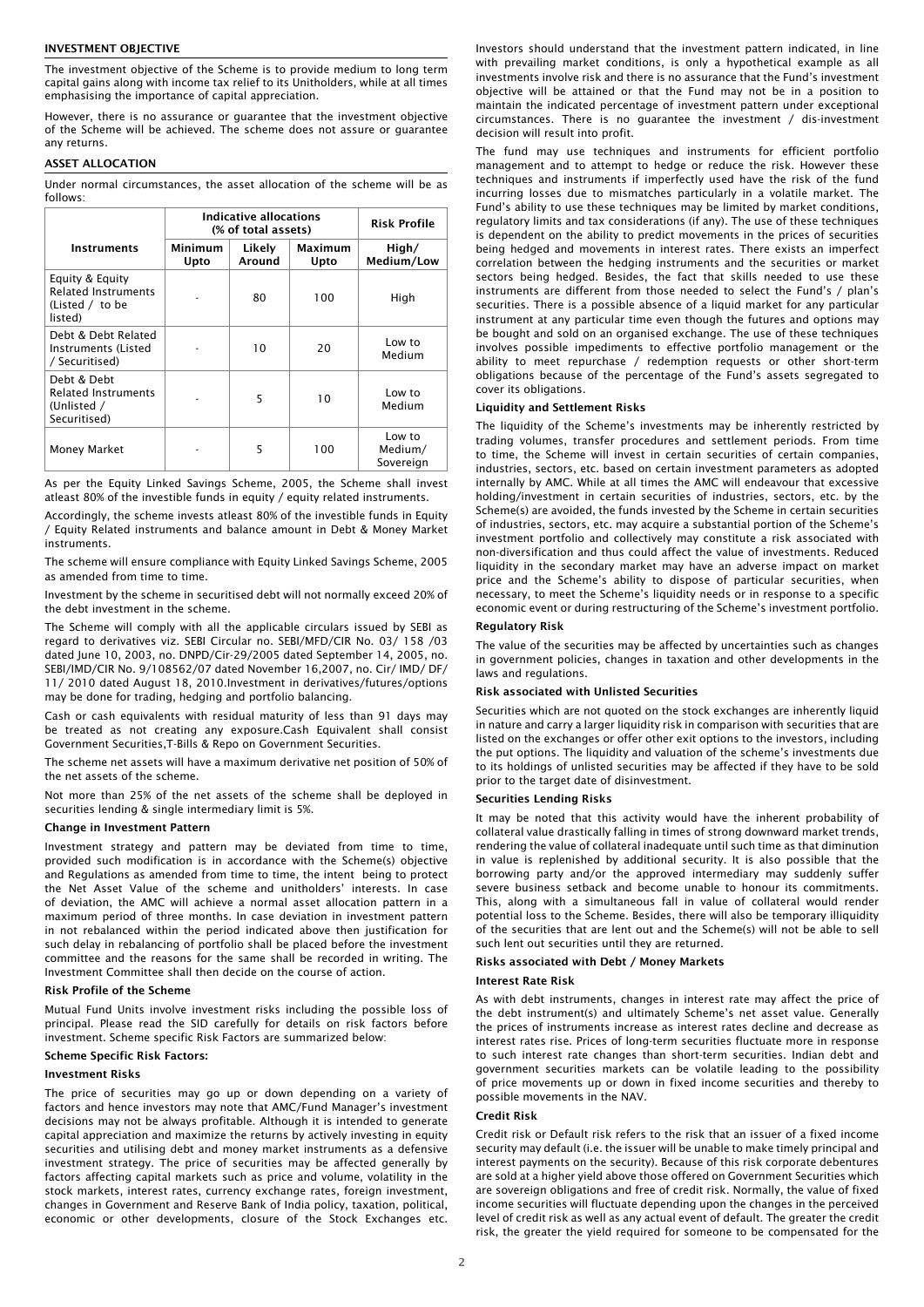## increased risk.

#### Reinvestment Risk

This risk refers to the difference in the interest rate levels at which cash flows received from the securities in the scheme is reinvested. The additional income from reinvestment is the "interest on interest" component. The risk is that the rate at which interim cash flows are reinvested may be lower than that originally assumed.

## Counterparty Risk

This is the risk of failure of counterparty to the transaction to deliver securities against consideration received or to pay consideration against securities delivered, in full or in part or as per the agreed specification. There could be losses to the scheme in case of counterparty default.

Derivatives carry the risk of adverse changes in the market price. The risk of mispricing or improper valuation and the inability of derivatives to correlate perfectly with underlying assets, rates and indices.

Although for exchange traded derivatives, the risk is mitigated as the exchange provides the guaranteed settlement however in OTC trades the possibility of settlement is limited.

# Risk associated with potential change in Tax structure

This summary of tax implications given in the taxation section (Units and Offer Section III) is based on the current provisions of the applicable tax laws. This information is provided for general purpose only. The current taxation laws may change due to change in the 'Income Tax Act 1961' or any subsequent changes/amendments in Finance Act/Rules/Regulations. Any change may entail a higher outgo to the scheme or to the investors by way

of securities transaction taxes, fees, taxes etc. thus adversely impacting the scheme and its returns.

## Risks associated with investing in Securities Segment and Tri-party Repo trade settlement:

The mutual fund is a member of securities segment and Tri-party Repo trade settlement of the Clearing Corporation of India (CCIL). All transactions of the mutual fund in government securities and in Tri-party Repo trades are settled centrally through the infrastructure and settlement systems provided by CCIL; thus reducing the settlement and counterparty risks considerably for transactions in the said segments. The members are required to contribute an amount as communicated by CCIL from time to time to the default fund maintained by CCIL as a part of the default waterfall (a loss mitigating measure of CCIL in case of default by any member in settling transactions routed through CCIL). CCIL shall maintain two separate Default Funds in respect of its Securities Segment, one with a view to meet losses arising out of any default by its members from outright and repo trades and the other for meeting losses arising out of any default by its members from Triparty Repo trades. The mutual fund is exposed to the extent of its contribution to the default fund of CCIL, in the event that the contribution of the mutual fund is called upon to absorb settlement/default losses of another member by CCIL, as a result the scheme may lose an amount equivalent to its contribution to the default fund.

#### Risks associated with Derivatives

- Derivative products are leverage instruments and can provide disproportionate gains as well as disproportionate losses to the investors. Execution of such strategies depends upon the ability of the Fund Manager to identify such opportunities. Identification and execution of the strategies to be pursued by the Fund Manager involved uncertainty and decision of Fund Manager may not always be profitable. No assurance can be given that the Fund Manager will be able to identify or execute such strategies.
- Derivative products are specialized instruments that require investment techniques and risk analysis different from those associated with stocks and bonds. Derivatives require the maintenance of adequate controls to monitor the transactions entered into, the ability to assess the risk that a derivative add to the portfolio and the ability to forecast price of securities being hedged and interest rate movements correctly. There is a possibility that a loss may be sustained by the portfolio as a result of the failure of another party (usually referred to as the "counterparty") to comply with the terms of the derivatives contract. Other risks in using derivatives include the risk of mis-pricing or improper valuation of derivatives and the inability of derivatives to correlate perfectly with underlying assets, rates and indices.
- The risks associated with the use of derivatives are different from or possibly greater than, the risks associated with investing directly in securities and other traditional investments".
- The Scheme may face execution risk, whereby the rates seen on the screen may not be the rate at which the ultimate execution of the derivative transaction takes place.
- The Scheme may find it difficult or impossible to execute derivative transactions in certain circumstances. For example, when there are insufficient bids or suspension of trading due to price limit or circuit breakers, the Scheme may face a liquidity issue.
- Investments in index futures face the same risk as the investments in a portfolio of shares representing an index. The extent of loss is the same

as in the underlying stocks.

- The Scheme bears a risk that it may not be able to correctly forecast future market trends or the value of assets, indices or other financial or economic factors in establishing derivative positions for the Scheme.
- There is the possibility that a loss may be sustained by the portfolio as a result of the failure of another party (usually referred to as the "counter party") to comply with the terms of the derivatives contract. The counter party may default on a transaction before settlement and therefore, the Scheme is compelled to negotiate with another counterparty at the then prevailing (possibly unfavorable) market price.
- The risk of loss in trading futures contracts can be substantial, because of the low margin deposits required, the extremely high degree of leverage involved in futures pricing and the potential high volatility of the futures markets.
- Where derivatives are used for hedging, such use may involve a basic risk where the instrument used as a hedge does not match the movement in the instrument/underlying asset being hedged. The risk may be interrelated also e.g. interest rate movements can affect equity prices, which could influence specific issuer/industry assets.

Other risks in using derivatives include the risk of mispricing or improper valuation of derivatives and the inability of derivatives to correlate perfectly with underlying assets, rates and indices.

## Risks Associated with Securitised Debt

Risk due to prepayment: In case of securitized debt, changes in market interest rates and pre-payments may not change the absolute amount of receivables for the investors but may have an impact on the reinvestment of the periodic cash flows that an investor receives on securitized papers. In the event of pre-payment of the underlying debt, investors may be exposed to changes in tenor and yield.

Liquidity Risk: Presently, despite recent legal developments permitting the listing of securitized debt instruments, the secondary market for securitized debt in India is not very liquid. Even if a more liquid market develops in the future, secondary transactions in such instruments may be at a discount to initial issue price due to changes in the interest rate structure.

Limited Recourse and Credit Risk: Certificates issued on investment in securitized debt represent a beneficial interest in the underlying receivables and there is no obligation on the issuer, seller or the originator in that regard. Defaults on the underlying loan can adversely affect the pay outs to the investors and thereby, adversely affect the NAV of the Scheme. While it is possible to repossess and sell the underlying asset, various factors can delay or prevent repossession and the price obtained on sale of such assets may be low.

Bankruptcy Risk: If the originator of securitized debt instruments in which the Scheme invests is subject to bankruptcy proceedings and the court in such proceedings concludes that the sale of the assets from originator to the trust was not a 'true sale', then the Scheme could experience losses or delays in the payments due. Normally, care is taken in structuring the securitization transaction so as to minimize the risk of the sale to the trust not being construed as a 'true sale'.

Risk of Co-mingling: Servicers in a securitization transaction normally deposit all payments received from the obligors into a collection account. However, there could be a time gap between collection by a servicer and depositing the same into the collection account. In this interim period, collections from the loan agreements by the servicer may not be segregated from other funds of the servicer. If the Servicer fails to remit such funds due to investors, investors in the Scheme may be exposed to a potential loss.

## Risks Factors associated with transaction in Units through stock exchange(s)

In respect of transaction in Units of the Scheme through BSE and / or NSE. allotment and redemption of Units on any Business Day will depend upon the order processing / settlement by BSE and / or NSE and their respective clearing corporations on which the Fund has no control.

## Credit Evaluation Process for the investments in Debt Securities:

In-house credit evaluation team has the necessary capability of conducting independent due diligences of credit risk. From credit evaluation perspective, companies are broadly classified under two sectors - Industrials and Financial Institutions. Industrials include Manufacturing and trading companies, while Financial Institutions include Banks and Non-Banking Financial Companies (NBFCs). The set of parameters for evaluation of credits for these sectors are different.

Broad guidelines for the appraisal of Industrials for short-term and long-term exposure include, but are not restricted to:

• External Ratings threshold: Investment is made only if the issuer credit rating is at least investment grade for long-term debt by a credit rating agency recognized by SEBI. In the short-term, investment is made in top notch (A1+ or equivalent) rated debt instruments. However this is subject to review from time to time and investment committee / Board of AMC approval is required for any exception.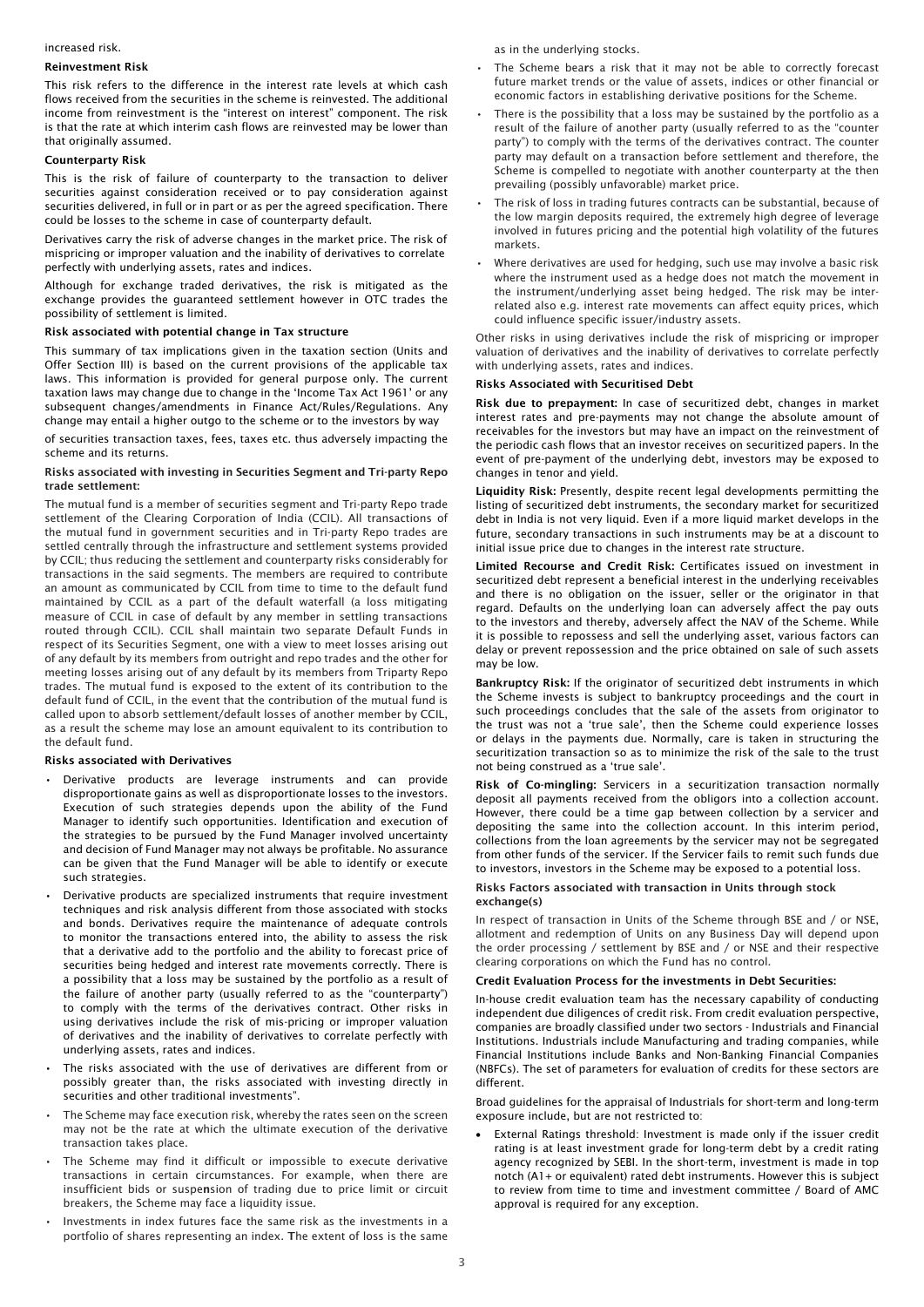- Each company is internally appraised based on various parameters including, but not restricted to:
- Business Fundamentals: Product/Service offerings, Market Position, Competitive Landscape, and Product cycle etc.
- Regulatory environment: Support/intervention, developmental stage of industry, level of regulation
- Financial Analysis: Margins, Profitability, Leverage, Working Capital requirement and cycle, Cash-flows etc. This is also seen in light of historic trend
- Management Track Record: Management track record, performance of company through economic cycle, promoters' background, other group companies.
- Macro-Economic Environment: Economic cycle, Credit cycle

In the short-term, the focus is more on the working capital cycle, nearterm cash-flows and existing business position, while in the long-term the focus is more on the outlook of the business, capital expenditure program, profitability etc.

The credit evaluation policy is subject to review from time to time. Any material change in the credit evaluation policy will be updated by way of an addendum to the scheme information document.

The asset allocation among the various debt securities will be decided based upon the prevailing market conditions, macroeconomic environment and the performance of corporate sector, the debt market and other considerations.

The investment policies mentioned in this SID are in conformity with the provisions of various constitutional documents VIZ.MOA/AOA of the TAMPL/ Trustee Company, IMA and the Trust Deed. Any change in the asset allocation affecting the investment profile of the scheme shall be effected only in accordance with the provisions of regulations 18-15A of SEBI (Mutual Funds) Regulations, 1996.

## Risk Control / Mitigation measures for equity investments and related investments:

Investment in equity has an inherent market risk which cannot be mitigated generally. Following measures have been implemented with an objective to mitigate /control other risks associated with equity investing:

| <b>Nature of Risk</b>     | <b>Mitigation Measures</b>                                                                                                                           |  |
|---------------------------|------------------------------------------------------------------------------------------------------------------------------------------------------|--|
| Regulatory Risk           | • Online monitoring of various exposure limits by<br>the Front Office System. Also as a backup, manual<br>controls are also implemented.             |  |
| Poor Portfolio<br>Quality | Pre-approved universe of stocks based on strong<br>fundamental research. New stock addition only with<br>the prior approval of investment committee. |  |
| Performance Risk          | • Periodical review of stock wise profit & loss. Review<br>of scheme performance vis. a vis. Benchmark index<br>as well as peer group.               |  |
| Liquidity Risk            | Periodical review of the liquidity position of each<br>scrip (Market capitalization, average volume in the<br>market vis. a vis. Portfolio Holding)  |  |
| Concentration<br>Risk     | Cap on maximum single sector exposure. Cap on<br>$\bullet$<br>maximum single stock exposure                                                          |  |

## Risk Control / Mitigation measures for Debt and related Investments:

| <b>Nature of Risk</b> | <b>Mitigation Measures</b>                                                                                                                                               |
|-----------------------|--------------------------------------------------------------------------------------------------------------------------------------------------------------------------|
| Liquidity Risk        | Focus on good quality paper at the time of portfolio<br>construction<br>Portfolio exposure spread over various maturity<br>buckets to in line with maturity of a scheme. |
| Credit Risk           | In house dedicated team for credit appraisal<br>Issuer wise exposure limit<br>Rating grade wise exposure limit<br>٠<br>Periodical portfolio review by the Board of AMC   |
| interest Rate Risk    | • Close watch on the market events<br>Active duration management<br>Portfolio exposure spread over various maturities.                                                   |
| Regulatory Risk       | Online monitoring of various exposure limits by the<br>Front Office System also as a backup, manual control<br>are implemented.                                          |

## Where the scheme will invest

The funds collected under the scheme shall be invested in equities, cumulative convertible preference shares and fully convertible debentures and bonds of companies. Investment may also be made in partly convertible issues of debentures and bonds including those issued on rights basis subject to the condition that, as far as possible, the non-convertible portion of the debentures so acquired or subscribed, shall be disinvested within a period of twelve months.

As per the ELSS Guidelines, it shall be ensured that funds of the scheme shall remain invested to the extent of at least eighty per cent in of the investible funds in equity / equity related instruments. The scheme will ensure

compliance with Equity Linked Savings Scheme, 2005 as amended from time to time.

In exceptional circumstances, this requirement may be dispensed with by the Fund, in order that the interests of the unitholders are protected.

Pending investment of funds of the scheme in the required manner, Mutual Fund may invest the funds in short-term money market instruments or other liquid instruments or both. After three years of the date of allotment of the units, the Scheme may hold upto twenty per cent of net assets in short- term money market instruments and other liquid instruments to enable them to redeem investment of those unitholders who would seek to tender the units for repurchase.

Equity and equity related instruments will include:

- Equity Shares of listed and to be listed companies;
- Preference shares
- Convertible debentures\*
- Convertible Preference shares

\* If convertible debentures are partly convertible debentures instead of fully convertible debentures then, as far as possible, the non-convertible portion of the debentures so acquired or subscribed, shall be disinvested within a period of 12 months.

Investment in Debt Instruments will include:

- Securities created and issued by the Central and State Governments and/ or repos/reverse repos in such Government
- Securities as may be permitted (including but not limited to fixed or floating coupon bearing bonds, zero coupon bonds and treasury bills).
- Securities guaranteed by the Central and State Government (including but not limited to fixed or floating coupon bearing bonds, zero coupon bonds and treasury bills).
- Corporate debt and securities (of both public and private sector undertakings) including Bonds, Debentures, Notes, Strips etc. (Including but not limited to fixed or floating coupon bearing and zero coupon securities).
- Fixed/Floating rate money market instruments permitted by SEBI, in the call money market or in alternative investments for the call money market as may be provided by RBI to meet the liquidity requirements.
- Certificate of Deposits
- Commercial Paper
- The non-convertible part of convertible securities.
- Pass through, Pay through or other Participation Certificates representing interest in a pool of assets including receivables.

Any other like instruments as may be permitted by SEBI from time to time. The fund will, in general invest a significant part of its corpus in equity and equity related instruments. However, pending investments in equities; the

surplus amount of the fund should be invested in money market instruments. Also whenever good investment opportunity are not available, or the equity market is not likely to perform in the view of the Fund manager the Fund will reduce its exposure to equity and during that period the surplus asset of the Fund shall be invested in debt and money market instruments. However there is no assurance that all such buying and selling activities

would necessarily result in benefit for the Fund. The allocation between debt and equity will be decided based upon the prevailing market conditions, macro-economic environment, and the performance of the corporate sector, the equity market and other considerations. At time such churning could lead to higher brokerage and transaction costs.

Subject to the Regulations, the investments may be in securities which are listed or to be listed, secured or unsecured, rated or unrated, having variable maturities, and acquired through secondary market purchases, RBI auctions, open market sales conducted by RBI etc., Initial Public Offers (IPOs), other public offers, placements, rights, offers, negotiated deals, etc

The Scheme may also enter into repurchase and reverse repurchase obligations in all securities held by it as per the guidelines and Regulations applicable to such transactions. The main aim of such steps will be to protect the interests of the unitholders. The above investment policies are in

conformity with the provisions of various constitutional documents viz. MOA/AOA of the TAMPL/ Trustee Company, IMA and the Trust Deed.

The Scheme will purchase securities in the public offerings and rights issues, as well as those traded in the secondary markets. On occasions, if deemed appropriate, the Scheme will invest in securities sold directly by the issuer, or acquired in a negotiated transaction or issued by way of private placement. The moneys collected under this scheme shall be invested only in marketable securities.

As per SEBI (Mutual Funds) Regulations 1996, the Fund shall not make any investments in any un-listed securities of associate/group companies of

the Sponsors. The Fund will also not make investment in privately placed securities issued by associate/group companies of the Sponsors. The Scheme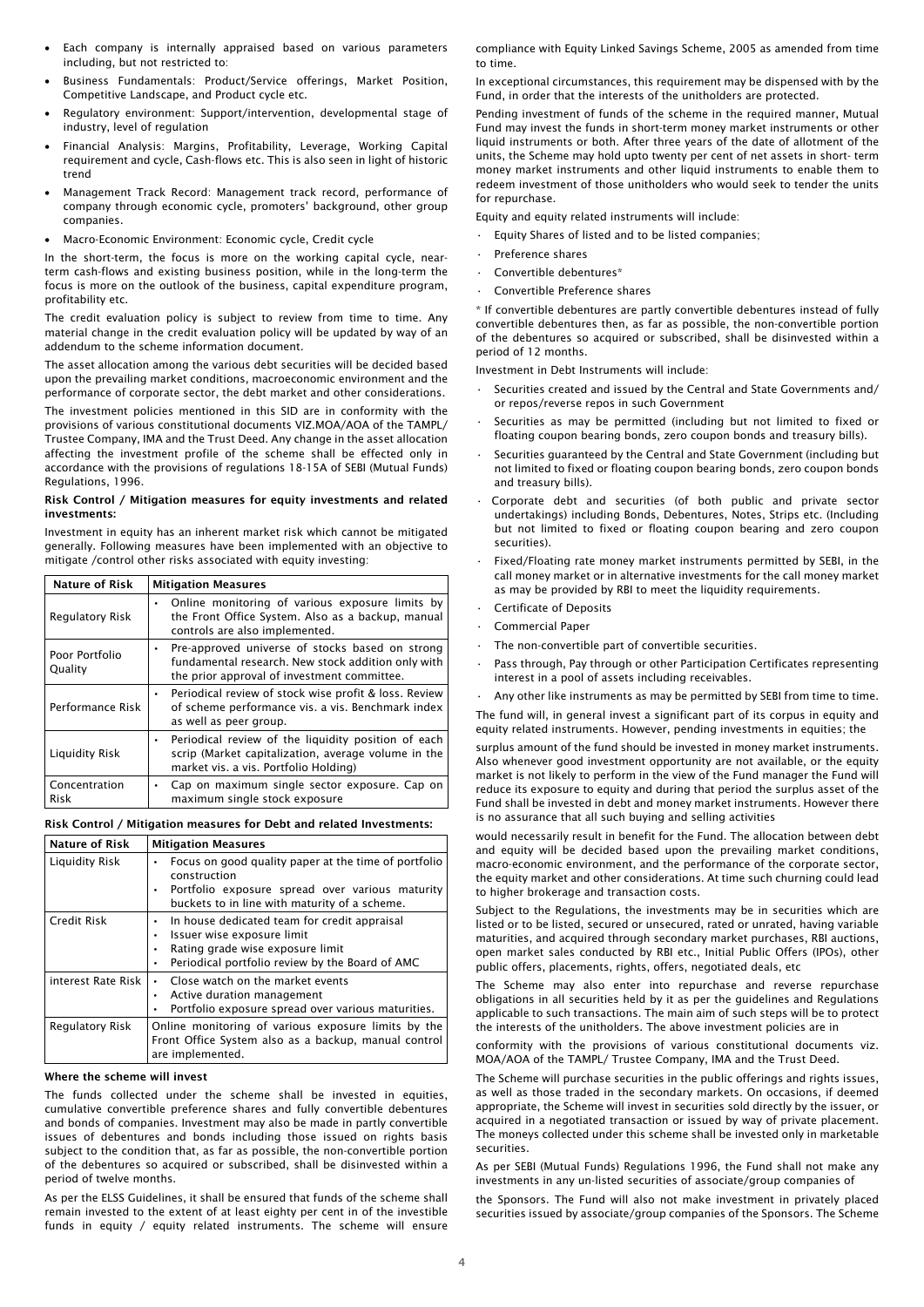may invest subscription money received from the investing public before finalization of allotment of Units, in money market instruments as per SEBI Regulations.

As per clause 4 of Seventh Schedule of SEBI (Mutual Funds) Regulations 1996, the scheme may invest in another scheme under the same asset management company or any other mutual fund without charging any fees, provided that aggregate inter-scheme investment made by all schemes under the same management or in schemes under the management of any other asset management company shall not exceed 5% of the net asset value of the mutual fund.

#### Investment in Securities of Group Companies

As per SEBI (Mutual Funds) Regulations 1996, the scheme shall not make any investments in any un-listed securities of associate/ group companies of the Sponsors. The Scheme will also not make investment in privately placed securities issued by associate / group companies of the Sponsors. The Scheme may invest not more than 25% of the net assets in listed securities of Group companies.

#### The Investment Strategies

The Scheme will invest primarily in equity / equity related instruments. The scheme may also invest in debt instruments such as non convertible portion of Convertible Debentures (Khokas), Non Convertible Debentures, Securitized Debt, Secured Premium Notes, Zero Interest Bonds, Deep Discount Bonds, Floating Rate Bonds / Notes, Government securities and Money Market Instrument like Repos, Commercial Paper, Certificate of Deposit, Treasury Bills, etc.

The funds collected under the scheme shall be invested in equities, cumulative convertible preference shares and fully convertible debentures and bonds of companies. Investment may also be made in partly convertible issues of debentures and bonds including those issued on rights basis subject to the condition that, as far as possible, the non-convertible portion of the debentures so acquired or subscribed, shall be disinvested within a period of twelve months.

Pending deployment of funds of a scheme in terms of investment objectives of the scheme, a mutual fund may invest them in short term deposits of schedule commercial banks, subject to such Guidelines as may be specified by the Board..

The Scheme will emphasize well managed, high quality companies with above average growth prospects that can be purchased at a reasonable price. Typically these companies will be highly competitive, with a large and growing market share. In selecting specific stocks, the Asset Management Company will consider and evaluate amongst various criteria network, consistent growth, strong cash flows, high return on capital etc.

Investment in fixed income securities (wherever possible) will be mainly in investment grade listed / unlisted securities. In case of investment in debt instruments that are not rated, specific approval of the Board of AMC and Trustee Company will be taken.

#### Investment in Equities

Mix of top down and bottom up approach will be used to invest in equity and equity related instruments. Sectors where the scheme may invest will be identified based on the Fund Management Team's analysis of business cycles, regulatory reforms, competitive advantage, future outlook etc. Selective stock picking will be done from these sectors. The Stock selection will be based on the fundamentals of the business, the industry structure, the quality of management, corporate governance trends, sensitivity to economic factors, the financial strength of the company and the key earnings drivers.

Since investing requires disciplined risk management, the AMC would incorporate adequate safeguards for controlling risks in the portfolio construction process. Risk will also be reduced through adequate diversification of the portfolio.

#### Investment in Debt Securities

Interest rates are volatile with no clear direction of upward or downward movement in yield. Investment pattern will be flexible for the fund manager to shuffle between short term floating rate papers, money market instruments and long term floating rate papers, depending on the liquidity of the paper, spreads between different maturity segments and taking into consideration all other factors effecting bond market. The Scheme would invest in companies based on various criteria including sound professional management, track record, industry scenario, growth prospectus, liquidity of the securities, etc. The Scheme will emphasise on well managed, good quality companies with above average growth prospectus whose securities can be purchased at a good yield and whose debt securities are concerned investments (wherever possible) will be mainly in securities listed as investments grade by a recognised authority like The Credit Rating and Information Services of India Limited (CRISIL), ICRA Limited (formerly, Investment Information and Credit Rating Agency of India Limited), Credit Analysis and Research Limited (CARE) etc. In case of investments in

debt instruments that are not rated, specific approval of the Board will be taken except in case of Government Securities being sovereign bonds.

However, in case of investment in unrated securities prior board approval is not necessary if investment is within the parameters as stipulated by the board.

## Restrictions on Investments (as per seventh schedule of SEBI {Mutual Fund} Regulations 1996)

- The scheme shall not invest more than 10 per cent of its NAV in the equity shares or equity related instruments of any company.
- 2. All investments by the scheme in equity shares and equity related instruments shall only be made provided such securities are listed or to be listed.
- 3. The Mutual Fund under all its scheme(s) shall not own more than ten percent of any company's paid up capital carrying voting rights.
- 4. A mutual fund scheme shall not invest more than 10% of its NAV in debt instruments comprising money market instruments and non-money market instruments issued by a single issuer which are rated not below investment grade by a credit rating agency authorized to carry out such activity under the Act. Such investment limit may be extended to 12% of the NAV of the scheme with the prior approval of the Board of Trustees and the Board of directors of the asset management company:

Provided that such limit shall not be applicable for investments in government securities, treasury bills and Tri Party Repo on government securities or treasury bills.

Provided further that investment within such limit can be made in mortgaged backed securitised debts which are rated not below investment grade by a credit rating agency registered with the Board:

4A. A mutual fund scheme shall not invest in unlisted debt instruments including commercial papers, except Government Securities and other money market instruments: Provided that Mutual Fund Schemes may invest in unlisted non-convertible debentures up to a maximum of 10% of the debt portfolio of the scheme subject to such conditions as may be specified by the SEBI from time to time:

Provided further that mutual fund schemes shall comply with the norms under this clause within the time and in the manner as may be specified by the SEBI:

Provided further that the norms for investments by mutual fund schemes in unrated debt instruments shall be specified by the SEBI from time to time.

Note:

- a) SEBI vide circular dt. 1st October 2019 & 28th April 2020 has issued following guidelines wrt investment in unlisted debt & money market instruments.
- b) Mutual fund scheme may invest in unlisted non-convertible debentures (NCDs) that have a simple structure (i.e with fixed and uniform coupon, fixed maturity period, without any options, fully paid up upfront, without any credit enhancements or structured obligations) and are rated and secured with coupon payment frequency on monthly basis.
- c) SEBI vid Circular dt. 28th April 2020 has allowed the existing unlisted NCDs to be grandfathered till maturity, such NCDS are herein referred to as "identified NCDs.

Accordingly, mutual funds schemes can transact in such identified NCDs and the criteria specified in point (b) above shall not be applicable for such identified NCDs, Subject to compliance with investment due diligence and all other applicable.

investment restrictions as given below:-

A mutual fund scheme shall not invest more than 10% of its NAV in unrated debt instruments issued by a single issuer and the total investment in such instruments shall not exceed 25% of the NAV of the scheme. All such investments shall be made with the prior approval of the Board of Trustees and the Board of asset Management Company.

d) Maximum investment in unlisted NCDs will be 10 % of the debt portfolio of the scheme

SEBI vide Circular SEBI/HO/ IMD/ DF2 / CIR/P / 2019/104 dated October 01, 2019 has allowed the existing unlisted NCDsto be grandfathered till maturity, however SEBI vide circular number SEBI/HO/IMD/DF2/CIR/P/2020/75 dated 28th April 2020 clarified that the grandfathering of the identified NCDs is applicable across the mutual fund industry. Accordingly, mutual funds can transact in such identified NCDs.All fresh investments by mutual fund schemes in CPs would be made only in CPs which are listed or to be listed with effect from one month from the date of operationalization of framework for listing of CPs or January 01, 2020, whichever is later.

- investment in unrated debt and money market instruments, other than government securities, treasury bills, derivative products such as Interest Rate Swaps (IRS), Interest Rate Futures (IRF), etc. by mutual fund schemes shall be subject to the following:
	- Investments should only be made in such instruments,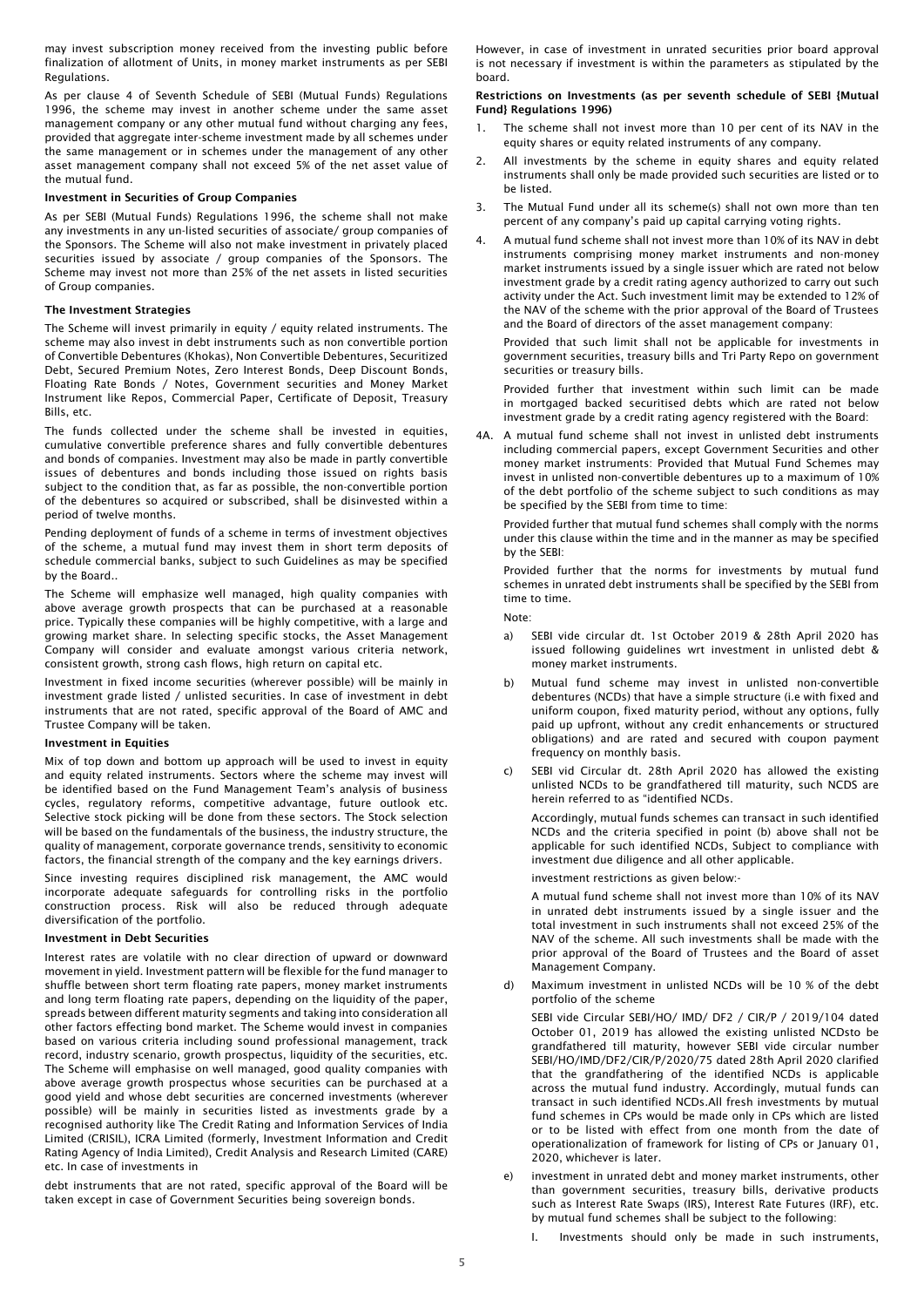including bills re-discounting, usance bills, etc., that are generally not rated and for which separate investment norms or limits are not provided in SEBI (Mutual Fund) Regulations, 1996 and various circulars issued thereunder.

- II. Exposure of mutual fund schemes in such instruments, shall not exceed 5% of the net assets of the schemes.
- III. All such investments shall be made with the prior approval of the Board of AMC and the Board of trustees.
- f) Restrictions on Investment in debt instruments having Structured Obligations / Credit Enhancements:

The investment of mutual fund schemes in the following instruments shall not exceed 10% of the debt portfolio of the schemes and the group exposure in such instruments shall not exceed 5% of the debt portfolio of the schemes:

- I. Unsupported rating of debt instruments (i.e. without factoring-in credit enhancements) is below investment grade and
- II. Supported rating of debt instruments (i.e. after factoring-in credit enhancement) is above investment grade.
- III. Investment limits as mentioned above shall not be applicable on investments in securitized debt instruments, as defined in SEBI (Public Offer and Listing of Securitized Debt Instruments) Regulations 2008.
- IV. Investment in debt instruments, having credit enhancements backed by equity shares directly or indirectly, shall have a minimum cover of 4 times considering the market value of such shares.

The scheme shall not make any investment in;

- a) any unlisted security of an associate or group company of the sponsor; or
- b) any security issued by way of private placement by an associate or group company of the sponsor; or
- c) the listed securities of group companies of the sponsor which is in excess of 25% of the net assets.
- 6. Transfers of investments from one scheme to another scheme in the same mutual fund shall be allowed only if:
	- such transfers are done at the prevailing market price^ for quoted instruments on spot basis.

Explanation- "spot basis" shall have same meaning as specified by stock exchange for spot transactions.

(b) the securities so transferred shall be in conformity with the investment objective of the scheme to which such transfer has been made.

^Note: SEBI vide circular no SEBI/HO/IMD/DF4/CIR/P/2019/102 dt. September 24, 2019 has prescribed the methodology for determination of price to be considered for inter scheme transfers. The additional safeguard prescribed by SEBI vide circular No. SEBI/HO/IMD/DF4/ CIR/P/2020/202 dated October 8, 2020 will be followed.

- The scheme may invest in another scheme under the same asset management company or any other mutual fund without charging any fees, provided that aggregate inter scheme investment made by all schemes under the same management or in schemes under the management of any other asset management company shall not exceed 5% of the net asset value of the mutual fund.
- Every mutual fund shall buy and sell securities on the basis of deliveries and shall in all cases of purchases, take delivery of relevant securities and in all cases of sale, deliver the securities:

Provided that a mutual fund may engage in short selling of securities in accordance with the framework relating to short selling and securities lending and borrowing specified by the SEBI:

Provided further that a mutual fund may enter into derivatives transactions in a recognized stock exchange, subject to the framework specified by the SEBI.

- The mutual fund shall, get the securities purchased or transferred in the name of the mutual fund on account of the concerned scheme, wherever investments are intended to be of long term nature.
- 10. Pending deployment of funds of a Scheme in terms of investment objectives of the scheme, a mutual fund may invest them in short term deposits of schedule commercial banks, subject to SEBI circular no. SEBI/IMD/CIR No. 1/91171/07 dated April 16, 2007 and SEBI/HO/IMD/ DF4/CIR/P/2019/093 dated August 16,2019 and SEBI/HO/IMD/DF2/ CIR/P/2019/101 dated September 20,2019.
- 11. The scheme shall not make any investment in any fund of funds scheme.
- 12. The scheme will not advance any loan for any purpose.
- 13. The Scheme shall not borrow except to meet temporary liquidity needs of the mutual funds for the purpose of repurchase/ redemption of units

or payment of interest or Income Distribution Cum Capital Withdrawal to the unitholders. The fund shall not borrow more than 20 per cent of the net asset of the scheme and the duration of such a borrowing shall not exceed a period of six months.

These investment limitations / parameters (as expressed / linked to the net asset / net asset value / capital) shall in the ordinary course apply as at the date of the most recent transaction or commitment to invest, and changes do not have to be effected merely because, owing to appreciations or depreciations in value, or by reason of the receipt of any rights, bonuses or benefits in the nature of capital or of any scheme of arrangement or for amalgamation, reconstruction or exchange, or at any repayment or redemption or other reason outside the control of the Fund, any such limits would thereby be breached. If these limits are exceeded for reasons beyond its control, TAMPL shall adopt as a priority objective the remedying of that situation, taking due account of the interests of the Unitholders.

In addition, certain investment parameters (like limits on exposure to Sectors, Industries, Companies, etc.) may be adopted internally by TAMPL, and amended from time to time, to ensure appropriate diversification / security for the Fund. The Trustee Company / TAMPL may alter these above stated limitations from time to time, and also to the extent the SEBI (Mutual Funds) Regulations, 1996 change, so as to permit the Scheme to make its investments in the full spectrum of permitted investments for mutual funds to achieve its investment objective. As such all investments of the Scheme will be made in accordance with SEBI (Mutual Funds) Regulations, 1996, including Schedule VII thereof.

## Investment by Asset Management Company

Apart from the above, TAMPL (the AMC) may invest in the scheme on an ongoing basis, such amount, as they deem appropriate. The AMC shall not be entitled to charge any management fees on this investment in the scheme. Investments by the AMC will be in accordance with Regulation 25(17) of the SEBI (MF) Regulations, 1996.

As per regulation, the sponsors or asset management company (TAMPL) shall invest not less than one percent of the assets under management of the scheme or fifty lakh rupees, whichever is less, in the Growth option of the scheme and such investment will remain in the scheme till the scheme is wound up.

## PLANS AND OPTIONS

## Regular Plan ( For applications routed through Distributors):

- 1. Growth
- 2. Income Distribution cum Withdrawal Option(IDCW)

## Direct Plan ( For applications not routed through Distributors):

- 1. Growth
- 2. Income Distribution cum Withdrawal Option(IDCW)

## Default Option

## If Growth or Income Distribution cum Withdrawal Option is not mentioned: Growth

Income Distribution cum Withdrawal Option will have Payout of Income Distribution Cum Capital Withdrawal Option (IDCW- Payout Option) and Transfer of Income Distribution cum capital withdrawal plan (IDCW-Transfer) facility. Under the IDCW (I,e sweep) facility, investors can request for the income distribution amount to be invested in any other open ended scheme of Tata Mutual Fund.

Investor shall note that when units are sold, and sale price (NAV) is higher than face value of the unit, a portion of sale price that represents realized gains shall be credited to an Equalization Reserve Account and which can be used to pay income distribution. Hence income distribution amounts can be distributed out of investors capital (Equalization Reserve), which is part of sale price that represents realized gains.

#### Default Plan:

Investors are requested to note the following scenarios for the applicability of "Direct Plan (application not routed through distributor) or Regular Plan (application routed through distributor) " for valid applications received under the scheme:

| Scenario | <b>Broker Code</b><br>mentioned by the<br>investor | Plan mentioned by<br>the investor | Default Plan to be<br>captured |
|----------|----------------------------------------------------|-----------------------------------|--------------------------------|
|          | Not mentioned                                      | Not mentioned                     | Direct Plan                    |
| 2        | Not mentioned                                      | Direct                            | Direct Plan                    |
| 3        | Not mentioned                                      | Regular                           | Direct Plan                    |
| 4        | Mentioned                                          | <b>Direct</b>                     | Direct Plan                    |
| 5        | <b>Direct</b>                                      | <b>Not Mentioned</b>              | Direct Plan                    |
| 6        | Direct                                             | Regular                           | Direct Plan                    |
| 7        | Mentioned                                          | Regular                           | Regular Plan                   |
| 8        | Mentioned                                          | Not Mentioned                     | Regular Plan                   |

In cases of wrong/ invalid/ incomplete ARN codes mentioned on the application form, the application shall be processed under Regular Plan. The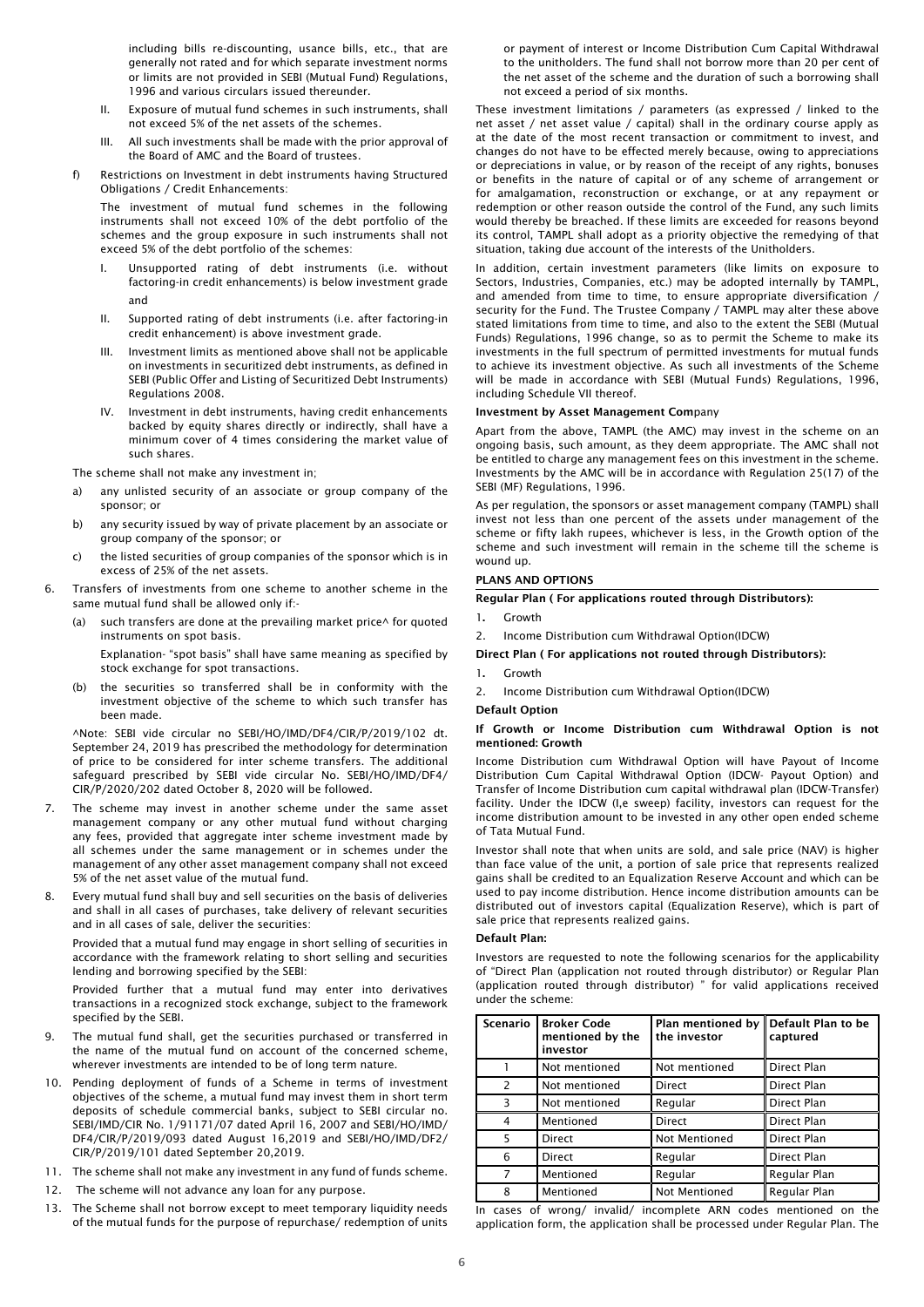AMC shall contact and obtain the correct ARN code within 30 calendar days of the receipt of the application form from the investor/ distributor. In case, the correct code is not received within 30 calendar days, the AMC shall reprocess the transaction under Direct Plan from the date of application without any exit load.

## APPLICABLE NAV

# (after the scheme opens for repurchase)

Applicable NAV for Subscription / Switch-in:

| <b>Particulars</b>                                                                                                                                                                                                                                                                                                                      | Applicable NAV                                                                                                        |
|-----------------------------------------------------------------------------------------------------------------------------------------------------------------------------------------------------------------------------------------------------------------------------------------------------------------------------------------|-----------------------------------------------------------------------------------------------------------------------|
| Valid applications received (time-stamped) upto 3.00<br>p.m. and where the funds for the entire amount are<br>available for utilization before the cut-off time i.e.<br>credited to the bank account of the scheme before<br>the cut-off time.                                                                                          | The closing NAV of<br>the same day.                                                                                   |
| Valid applications received (time-stamped) after 3.00<br>p.m. and where the funds for the entire amount are<br>credited to the bank account of the scheme either on<br>the same day or before the cut-off time of the next<br>Business Day <i>i.e.</i> available for utilization before the<br>cut-off time of the next Business Day.   | The closing NAV of<br>the next Business<br>Day.                                                                       |
| Valid applications received (time-stamped) upto 3.00<br>p.m. and where the funds for the entire amount are<br>credited to the bank account of the scheme after<br>the cut-off time on the same day i.e. available for<br>utilization after the cut-off time of the Day.                                                                 | The closing NAV of<br>the next Business<br>Day.                                                                       |
| Where the application is time stamped any day before<br>the credit of the funds to the scheme but the funds for<br>the entire amount are credited to the bank account of<br>the scheme before the cut-off time on any subsequent<br>Business Day <i>i.e.</i> available for utilization before the<br>cut-off time on that Business Day. | The closing NAV of<br>such subsequent<br>Business<br>Dav<br>which funds<br>on<br>are available<br>for<br>utilisation. |

In case application is time stamped after cut off timing on any day, the same will be considered as deemed to be received on the next business day.

In case funds are realised after cut-off timing on any day, the same will be considered as deemed to be realised /available for utilisation on the next business day.

## For Switch-ins including Systematic Investment Plan (SIP), Systematic Transfer Plan (STP) of any amount:

For determining the applicable NAV, the following shall be ensured:

- Application for switch-in is received before the applicable cut-off time.
- Funds for the entire amount of subscription / purchase as per the switch-in request are credited to the bank account of the Scheme before the cut-off time, and the funds are available for utilization before the cut-off time.
- In case of switch/STP transactions, funds will be made available for utilization in the switch-in-scheme based on the redemption payout cycle of the switch out scheme.

For investments through systematic investment routes such as Systematic Investment Plans (SIP),

Systematic Transfer Plans (STP), Income Distribution Cum Capital Withdrawal Transfer Plan (DTP), etc. the units will be allotted as per the closing NAV of the day on which the funds are available for utilization by the Target Scheme irrespective of the installment date of the SIP, STP or record date of Income Distribution Cum Capital Withdrawal etc.

Redemption /Switch Out: In respect of application received upto 3 p.m., closing NAV of the day of receipt of application shall be applicable and in respect of application received after 3 p.m. closing NAV of next business day.

Outstation cheques/demand drafts will not be accepted.

Valid application for "switch out" shall be treated as redemption and for "switch in" shall be treated as purchases and the relevant NAV of "Switch in" and "Switch Out" shall be applicable accordingly.

## MINIMUM APPLICATION AMOUNT / NUMBER OF UNITS UNDER EACH PLAN

Minimum initial investment in the scheme / plan/ option: Rs. 500/- and in multiples of Re. 500/- thereafter. For additional investment Rs. 500/- and in multiples of Re. 500/-. The additional purchase investment can be made in Growth or IDCW option if initial investments exist under the requested option either in Direct or in Regular plan of the scheme.

The repurchase / switches request can be made for a minimum of Rs. 500/- .

Minimum amount requirement for all unit switch is Rs.500/- & in multiples of Rs.500/-.

## DESPATCH OF REDEMPTION CHEQUE

The redemption proceeds will be dispatched to the unit holders within 10 business days of the date of acceptance of the redemption request at the authorised centre of the Tata Mutual Fund.

# BENCHMARK INDEX

NIFTY 500 TRI

#### INCOME DISTRIBUTION POLICY

#### Growth Option:

The income / profits received / earned would be accumulated by the Fund as capital accretion, aimed at achieving medium to long term and also short term capital growth and reflected in the NAV.

#### Payout of Income Distribution cum capital withdrawal option :

The profits received / earned and so retained and reinvested may be distributed as income at appropriate rates (after providing for all relevant ongoing expenses, etc.) and at appropriate intervals as may be decided by the AMC and/or Trustee Company. It will be distributed to the unitholders who hold the units on the record date of declaration of the Income.

Please note that the income distribution i. e income distribution and its frequency is subject to availability of distributable surplus and at the discretion of the trustees

The Fund reserves a right to modify the periodicity and manner of payout of such income distribution as they deem fit without giving any further notice to unitholders.

The Fund does not assure any targeted annual return / income nor any capitalisation ratio. Accumulation of earnings and / or capitalisation of bonus units and the consequent determination of NAV, may be suspended temporarily or indefinitely under any of the circumstances as stated in the clause "Suspension of Ongoing Sale, Repurchase or Switch out of Units".

## Transfer of Income Distribution cum capital withdrawal plan):

Under this facility investor can opt for reinvestment of divided into any other scheme of Tata Mutual Fund. This facility is not available to those investors who have opted for IDCW- pay-out facility Under this facility, the net income distribution amount (i.e. net of statutory levy/taxes if any) will be automatically invested on the ex-dividend date into other scheme of Tata Mutual Fund as specified by the investor at the applicable NAV of that scheme and accordingly equivalent units will be allotted in lieu of income distribution, subject to the terms and conditions of the schemes. No entry Load or exit load will be levied on the units issued in lieu of income distribution. AMC reserves the right to modify or withdraw this facility without prior notice.

#### NAME OF THE FUND MANAGER

Tejas Gutka (Fund Manager wef 9.3.2021) Sailesh Jain (managing Since 16-12-2021)

#### NAME OF THE TRUSTEE COMPANY

Tata Trustee Co. Pvt. Ltd.

## PERFORMANCE OF THE SCHEME

Scheme Performance as on 31.03.2022

| Compounded<br><b>Annualized returns</b> | <b>Scheme Returns %</b> | <b>Benchmark Returns %</b> |
|-----------------------------------------|-------------------------|----------------------------|
| Returns for last 1 year                 | 20.91                   | 22.29                      |
| Returns for last 3 years                | 14.89                   | 16.75                      |
| Returns for last 5 years                | 13.32                   | 14.55                      |
| Returns since inception                 | 18.68                   | 14 25                      |

Returns given for Regular-Income Distribution Cum Capital Withdrawal Option. Past performance of the scheme may or may not be sustained in future.

Absolute returns for each financial year for the last 5 years

| <b>Financial Year</b><br>(31 <sup>st</sup> March) | <b>Scheme Return</b><br>$(\%)$ | <b>Benchmark Return</b><br>(NIFTY 500 TRI) % |
|---------------------------------------------------|--------------------------------|----------------------------------------------|
| 2021-2022                                         | 19.66                          | 20.67                                        |
| 2020-2021                                         | 73.18                          | 83.74                                        |
| 2019-2020                                         | $-25.00$                       | $-26.91$                                     |
| 2018-2019                                         | 7.92                           | 9.73                                         |
| 2017-2018                                         | 14.09                          | 12.87                                        |



Past Performance may or may not be sustained in future. Returns are given for Regular Plan- Income Distribution cum Withdrawal Option.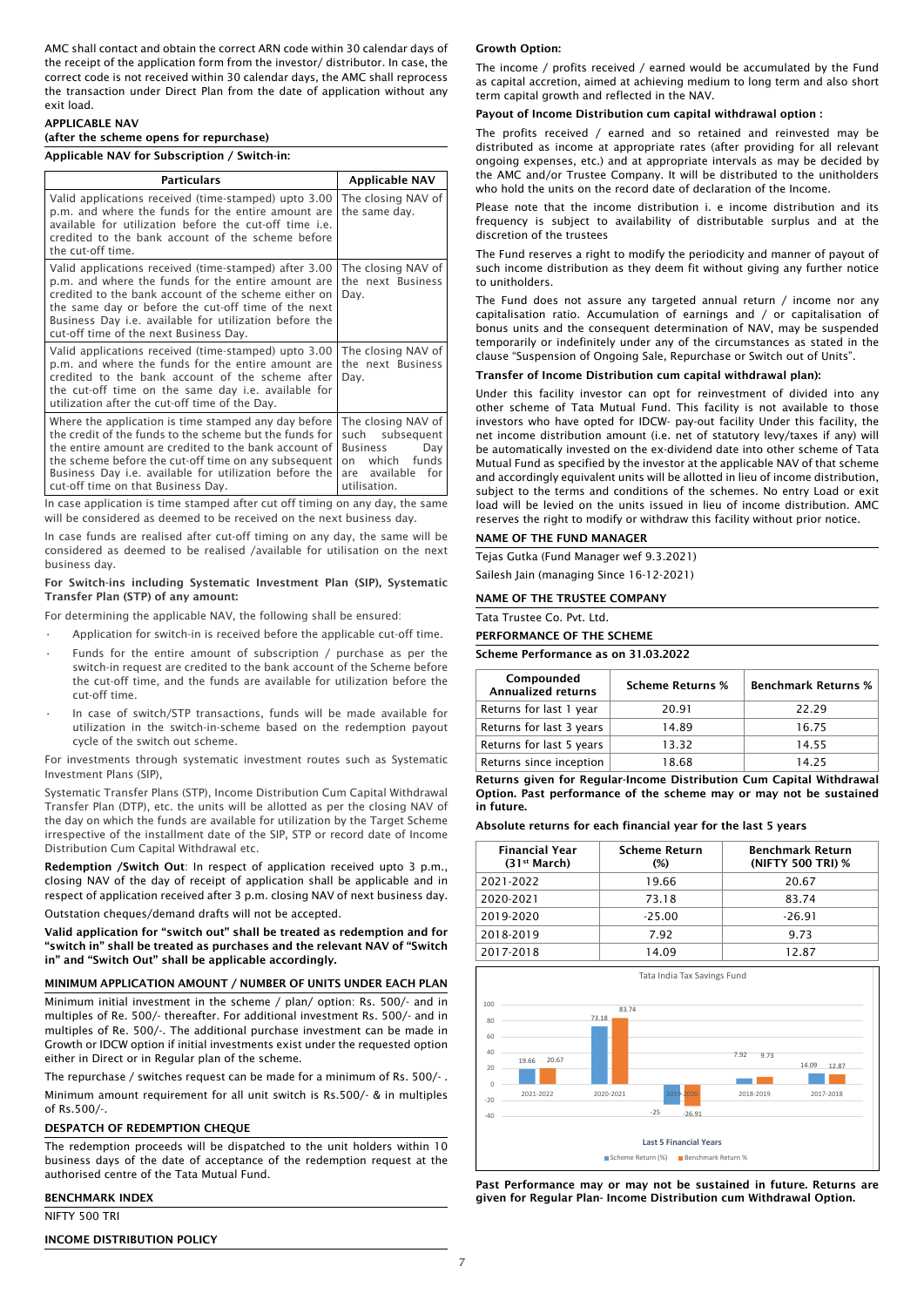As TRI data is not available since Inception of the scheme, benchmark performance is calculated using composite CAGR of S&P BSE Sensex PRI values from date 29-Mar-1996 to date 31-May-2007 and TRI values since date 31-May-2007.

## Additional Disclosure with respect to SEBI Circular: SEBI/HO/IMD/DF2/ CIR/2016/42 dated March 18, 2016

## Top 10 holdings by issuer as on 31.03.2022

| <b>Name of Issuer</b>                        | % of NAV |
|----------------------------------------------|----------|
| <b>INFOSYS LTD.</b>                          | 8.40     |
| <b>ICICI BANK LTD.</b>                       | 7.92     |
| RELIANCE INDUSTRIES LTD.                     | 5.81     |
| STATE BANK OF INDIA                          | 5.56     |
| <b>HDFC BANK LTD.</b>                        | 5.45     |
| HOUSING DEVELOPMENT FINANCE CORPORATION LTD. | 3.67     |
| AXIS BANK LTD.                               | 3.64     |
| <b>BHARTI AIRTEL LTD.</b>                    | 3.14     |
| <b>KEI INDUSTRIES</b>                        | 2.32     |
| <b>LARSEN &amp; TOUBRO LTD.</b>              | 2.25     |

## Top 10 holdings by issuer as on 31.03.2022

| <b>Sectors</b>                                                                | % of AUM |  |
|-------------------------------------------------------------------------------|----------|--|
| <b>FINANCIAL SERVICES</b>                                                     | 34.37    |  |
| <b>INFORMATION TECHNOLOGY</b>                                                 | 12.63    |  |
| <b>CAPITAL GOODS</b>                                                          | 9.82     |  |
| OIL GAS AND CONSUMABLE FUELS                                                  | 7.50     |  |
| <b>HEALTHCARE</b>                                                             | 5.66     |  |
| AUTOMOBILE AND AUTO COMPONENTS                                                | 4.95     |  |
| <b>CONSUMER DURABLES</b>                                                      | 3.43     |  |
| <b>TELECOMMUNICATION</b>                                                      | 3.27     |  |
| <b>CONSTRUCTION</b>                                                           | 3.18     |  |
| <b>CONSTRUCTION MATERIALS</b>                                                 | 2.40     |  |
| MEDIA ENTERTAINMENT PUBLICATION                                               | 1.73     |  |
| <b>REALTY</b>                                                                 | 1.59     |  |
| <b>METALS AND MINING</b>                                                      | 1.58     |  |
| <b>POWER</b>                                                                  | 1.52     |  |
| <b>CONSUMER SERVICES</b>                                                      | 1.16     |  |
| <b>TEXTILES</b>                                                               | 0.97     |  |
| <b>CHEMICALS</b>                                                              | 0.92     |  |
| The monthly nortfolio of the Scheme shall be available in a user-friendly and |          |  |

The monthly portfolio of the Scheme shall be available in a user-friendly and downloadable format on the www.tatamutualfund.com

Portfolio Turnover Ratio: 0.43 Times as on 31sr March 2022 (13 months).

## EXPENSES OF THE SCHEME

## (i) Load Structure

Entry Load: NA

Exit Load (for Normal & SIP/STP Transactions): Regular Plan & Direct : Nil (Statutory Lock-in for three years).

Bonus units shall not be subject to exit load. Applicable Tax on exit load, if any, shall be paid out of the exit load proceeds and exit load net of tax, if any, shall be credited to the scheme.

The AMC reserves the right to change/modify exit load, depending upon the circumstances prevailing at any given time. However any change in the load structure will be applicable on prospective investment only. At the time of changing the load structure, the AMC will adopt the following measures:

- The addendum detailing the changes may be attached to Scheme Information Documents and Key Information Memorandum. The addendum may be circulated to all the distributors/brokers so that same can be attached to all Scheme Information Documents and Key information memoranda already in stock.
- The investor is requested to check the prevailing load structure of the scheme before investing. For any change in load structure arrangement may be made to display the addendum in the Scheme Information Document in the form of a notice in all the investor service centers and distributor/ brokers' office.
- The introduction of the exit load along with the details may be stamped in the acknowledgement slip issued to the investors on submission of the application form and may also be disclosed in the statement of accounts issued after the introduction of such load.
- A public notice shall be given in respect of such changed in one English daily newspaper having nationwide circulation as well as in a newspaper publishes in the language of region where the Head office of Mutual Fund is situated.

#### (ii) Annual Recurring expenses

Actual Expenses (% to Daily Net Assets for the FY 2021-22)

Regular Plan: 0.76%

Direct Plan: 2.01%

The fund shall update the current expense ratios on the website( www. tatamutualfund.com) at least three working days prior to the effective date of the change. The exact web link for TER is https://www.tatamutualfund. com/expense-ratio.

4) Illustration of impact of expense ratio on scheme return:

| <b>Particulars</b>                                                                      | Regular<br>Plan | Direct<br>Plan    |
|-----------------------------------------------------------------------------------------|-----------------|-------------------|
| Amount Invested (Rs)                                                                    | 10,000          | 10,000            |
| Gross Returns-assumed                                                                   | 15%             | 15%               |
| Closing NAV before expenses (Rs.)                                                       | 10,500          | 10,500            |
| Expenses (Rs)<br>• Expenses Other than Distribution expenses<br>• Distribution Expenses | 175<br>75       | 175<br><b>NIL</b> |
| Total NAV after charging expenses (Rs)                                                  | 11,250          | 11325             |
| Net returns to investor                                                                 | 12.50%          | 13.25%            |

Illustration is given to understand the impact of expense ratio on a scheme return and this should not be construed as an indicative return of the scheme.

#### Fees & Expenses:

The maximum recurring expenses of the Scheme is estimated below:

| Ref | <b>Expenses Head</b>                                                                                                      | % of Daily Net<br>Assets # |
|-----|---------------------------------------------------------------------------------------------------------------------------|----------------------------|
|     | <b>Investment Management and Advisory Fees</b>                                                                            |                            |
|     | Trustee fee                                                                                                               |                            |
|     | Audit fees                                                                                                                |                            |
|     | Custodian fees                                                                                                            |                            |
|     | <b>Other Expenses</b>                                                                                                     |                            |
|     | <b>RTA Fees</b>                                                                                                           |                            |
|     | Marketing & Selling expense incl. agent<br>commission                                                                     |                            |
|     | Cost related to investor communications                                                                                   |                            |
|     | Cost of fund transfer from location to location                                                                           |                            |
|     | Cost of providing account statements and<br>Income Distribution Cum Capital Withdrawal<br>redemption cheques and warrants | Upto 2.25%                 |
|     | Costs of statutory Advertisements                                                                                         |                            |
|     | Cost towards investor education & awareness<br>(at least 2 bps)                                                           |                            |
|     | Brokerage & transaction cost over & above<br>12 bps & 5 bps for cash & derivative market<br>trades resp.                  |                            |
|     | Goods & Services tax on expenses other than<br>investment and advisory fees                                               |                            |
|     | Goods & Services tax on brokerage<br>and<br>transaction cost                                                              |                            |
| (a) | Maximum<br>(TER)<br>total<br>expense<br>ratio<br>permissible under Regulation 52 (6) (c)                                  | Upto 2.25%*                |
| (b) | Additional expenses under regulation 52 (6A)<br>$(C)$ **                                                                  | <b>NIL</b>                 |
| (c) | Additional expenses for gross new inflows<br>from specified cities under regulation 52 (6A)<br>(b)                        | Upto 0.30%^                |

Excluding Goods & Services Tax on investment and advisory fees

# Note: Expenses of Direct Plan will be lower than expenses of the Regular Plan as no commission/distribution expenses will be charged in the case of Direct Plan. All fees and expenses charged in a direct plan (in percentage terms) under various heads including the investment and advisory fee shall not exceed the fees and expenses charged under such heads in a regular plan. NAV of the Direct Plan will be different than the NAV of Regular Plan.

All scheme related expenses including commission paid to distributors, by whatever name it may be called and in whatever manner it may be paid, shall necessarily paid from the scheme only within the regulatory limits and not from the books of AMC, its associate, sponsor, trustees or any other entity through any route in terms of SEBI circulars, subject to the clarifications provided by SEBI to AMFI vide letter dated February 21, 2019 on implementation of SEBI Circular dated October 22, 2018 on Total Expense Ratio (TER) and performance disclosure for Mutual Fund

In case of a scheme invest invests a minimum of sixty-five percent of its net assets in equity and equity related instruments, the scheme will be considered as equity oriented scheme for the purpose of total expense ratio.

The maximum recurring expenses for the scheme shall be subject to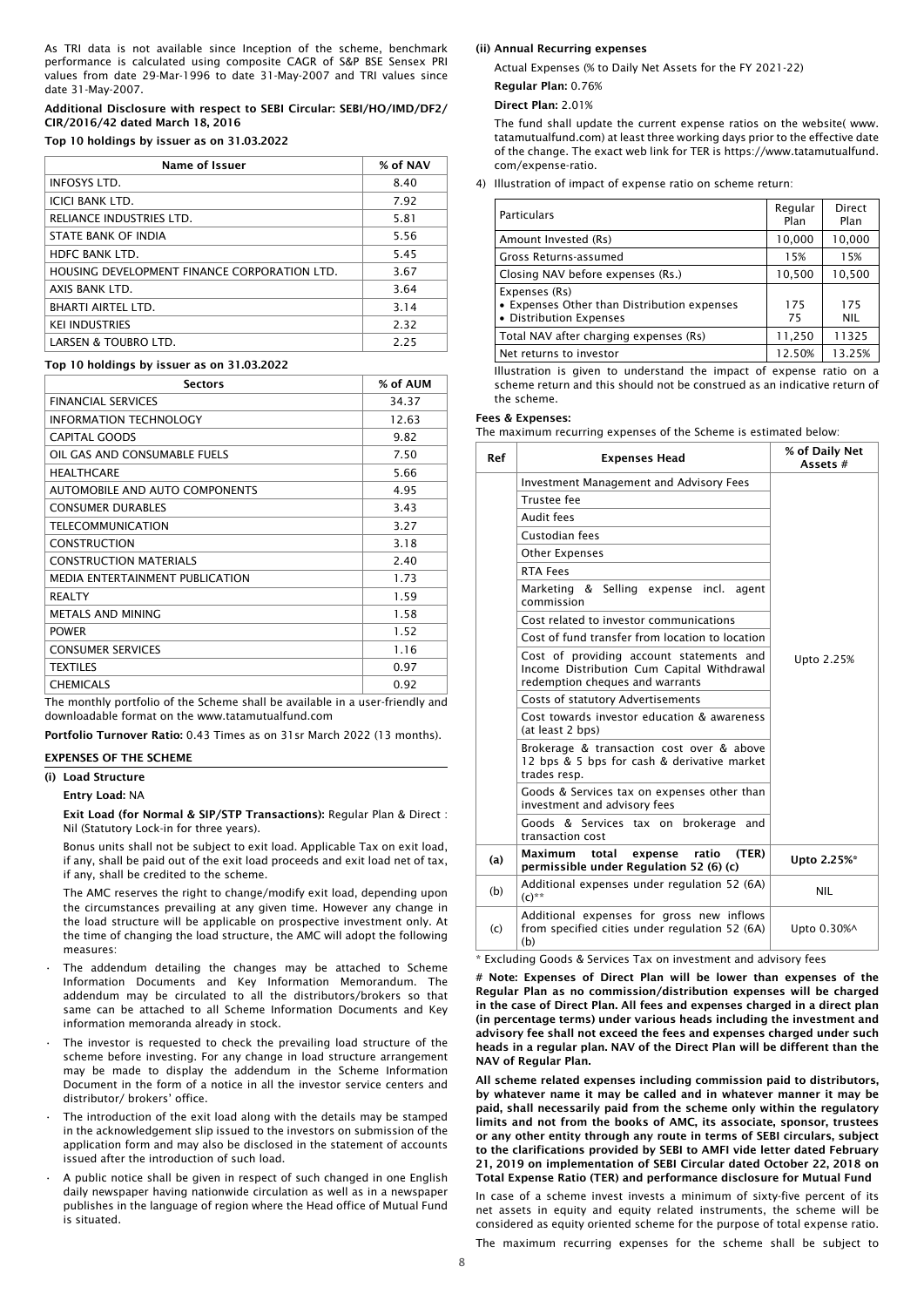following limits\*\*

- a) on the first Rs.500 crores of the daily net assets: 2.25%
- b) on the next Rs.250 crores of the daily net assets: 2.00%
- c) on the next Rs.1250 crores of the daily net assets :1.75%
- d) on the next Rs.3000 crores of the daily net assets : 1.60%
- e) on the next Rs.5000 crores of the daily net assets : 1.50%
- f) On the next Rs. 40000 crores of the daily net assets: total expense ratio reduction of 0.05% for every increase of Rs.5000 crores of daily net assets or part thereof.
- g) on the balance of the assets : 1.05%

*\*\*in addition to the above the scheme may charge additional limit of 0.05% (The AMC shall not charge additional expenses under Regulation 52(6A)(c) in case exit load is not levied/ not applicable) specified in sub regulation (6A) (c) of Regulation 52 of SEBI (Mutual Funds) Regulations, 1996 excluding tax on investment management & advisory fees and expenses not exceeding of 0.30 per cent of daily net assets as stated in regulation 6A(b) of SEBI ( Mutual Funds) Regulation, 1996.*

 $\land$  Expenses not exceeding of 0.30 per cent of daily net assets, if the new inflows from such cities as specified by SEBI from time to time are atleast:

- i) 30 per cent of gross new inflows in the scheme, or;
- ii) 15 per cent of the average assets under management (year to date) of the scheme, whichever is higher:

Provided that if inflows from such cities is less than the higher of sub-clause (i) or sub- clause (ii), such expenses on daily net assets of the scheme shall be charged on proportionate basis:

Provided further that expenses charged under this clause shall be utilised for distribution expenses incurred for bringing inflows from such cities:

Provided further that amount incurred as expense on account of inflows from such cities shall be credited back to the scheme in case the said inflows are redeemed within a period of one year from the date of investment.

Additional TER can be charged based on inflows only from retail investors (i. e other than corporates and institutions) from B 30 cities as defined in the SEBI circular SEBI/HO/IMD/DF2/CIR/P/2019/42 March 25, 2019. Inflows of amount upto Rs.200000/- per transaction, by individual investors shall be considered as inflows from "retail investor".

Notes:

- 1) Brokerage & transaction costs (including tax) which are incurred for the purpose of execution of trade may be capitalised to the extent of 12bps and 5bps for cash market transactions and derivatives transactions respectively. GST on brokerage and transaction cost paid for execution of trades shall be within the limit prescribed under regulation 52 of the SEBI (Mutual Funds) Regulations, 1996. Any payment towards brokerage and transaction cost, over and above the said 12 bps and 5bps for cash market transactions and derivatives transactions respectively may be charged to the scheme within the maximum limit of Total Expense Ratio (TER) as prescribed under regulation 52 of the SEBI (Mutual Funds) Regulations, 1996.
- 2) AMC shall annually set apart atleast 2 basis point on daily net assets for investor's education and awareness initiatives.
- 3) The fund shall update the current expense ratios on the website( www. tatamutualfund.com) at least three working days prior to the effective date of the change. The exact web link for TER ishttps://www.tatamutualfund. com/expense-ratio

## Transaction Charges:

Pursuant to SEBI Circular No. Cir/ IMD/ DF/13/ 2011 dated August 22, 2011, transaction charge per subscription of Rs.10, 000/- and above be allowed to be paid to the distributors of the Tata Mutual Fund products. The transaction charge shall be subject to the following: 1. There shall be no transaction charges on direct investments.2. For existing investors in a Mutual Fund, the distributor may be paid Rs.100/- as transaction charge per subscription of Rs.10,000/- and above.3. For first time investor in Mutual Funds, the distributor may be paid Rs.150/- as transaction charge for subscription of Rs.10,000/- and above.4.The transaction charge shall be deducted by the AMC from the subscription amount and paid to the distributor and the balance amount shall be invested.5. The statement of account shall clearly state that the net investment as gross subscription less transaction charge and give the number of units allotted against the net investment.6. There shall be no transaction charge on subscription below Rs. 10,000/- 7. In case of SIPs, the transaction charge shall be applicable only if the total commitment through SIPs amounts to Rs. 10,000/- and above. In such cases the transaction charge shall be recovered in 3 installments.8. There shall be no transaction charge on transactions other than purchases/ subscriptions relating to fresh/additional purchase.

*The transaction charges would be deducted only in respect of those transactions where the concern distributor has opted for opt in for levying transaction charge. In case distributor has chosen 'Opt Out' of charging the transaction charge, no transaction charge would be deducted from transactions registered.*

It may further be noted that distributors shall have also the option to either opt in or opt out of levying transaction charge based on type of the product.

SEBI vide Circular dated Sept 13, 2012 has directed mutual funds to capture the unique identity number (EUIN) of the employee/sales person of the distributor interacting with the investor for the sale of mutual funds products in addition to the valid AMFI registration number (ARN) code of the distributor, ARN code of the sub broker. In the interest of the investors it is urged to ensure that the box/space provided for EUIN number, ARN code for distributor and ARN code of the sub broker in the application form to be properly filed up. It is out-most important to provide the EUIN number particularly in advisory transactions, which will assist in tackling the problem of mis-selling even if the employee/relationship manager/sales person on whose advice the transaction was executed leaves the employment of the distributor or his/her sub broker.

| How the fund is different from other existing schemes of Tata Mutual |  |  |  |  |  |
|----------------------------------------------------------------------|--|--|--|--|--|
| Fund:                                                                |  |  |  |  |  |

| Scheme<br>Name                    | <b>Asset Allocation</b><br><b>Pattern</b>                                                                                                                                                                                                                                               | Primary<br>Investment<br><b>Focus</b>                                                                                                                                                                                                                                                                           | AUM (Rs.<br>Crore)<br>as on<br>31.03.2022 | No. of<br>Folios as on<br>31.03.2022 |
|-----------------------------------|-----------------------------------------------------------------------------------------------------------------------------------------------------------------------------------------------------------------------------------------------------------------------------------------|-----------------------------------------------------------------------------------------------------------------------------------------------------------------------------------------------------------------------------------------------------------------------------------------------------------------|-------------------------------------------|--------------------------------------|
| Tata<br>Mid Cap<br>Growth<br>Fund | 65% to 100%<br>investment<br>in Equity and<br>equity related<br>instruments<br>and up to 35%<br>in debt and<br>money market<br>instruments.                                                                                                                                             | Primary<br>investment focus<br>on equity and<br>equity related<br>securities of<br>well researched<br>arowth oriented<br>mid cap stocks.<br>At present we do<br>not have other<br>similar scheme.                                                                                                               | 1551.12                                   | 108593                               |
| Tata Large<br>& Mid Cap<br>Fund   | Large Cap Equity<br>-35% to 65%, Mid<br>Cap Equity -35%<br>to 65%,Other<br>Equity/<br>Securities-0% to<br>30%.                                                                                                                                                                          | Primary focus<br>on investing<br>in equity and<br>equity related<br>instruments of<br>Large-Large<br>Cap Equity -35%<br>to 65%,Mid Cap<br>Equity -35% to<br>65%, Other Equity/<br>Securities-0% to<br>30%<br>At present we do<br>not have other<br>similar scheme.                                              | 2899.04                                   | 244748                               |
| P/E Fund                          | Tata Equity 70% to 100%<br>investment<br>in Equity and<br>Equity related<br>- Companies<br>whose rolling<br>P/E at the time<br>of investment<br>is lower than<br>the rolling P/E<br>of the S&P BSE<br>SENSEX up to<br>30% in other<br>equities and up<br>to 30% in debt<br>instruments. | Primarily at least<br>70% of the net<br>assets would be<br>invested in equity<br>shares whose<br>rolling P/E ratio<br>on past four<br>quarter earnings<br>for individual<br>companies is less<br>than rolling P/E<br>of the S& P BSE<br>SENSEX stocks.<br>At present we do<br>not have other<br>similar scheme. | 5029.52                                   | 240311                               |
| Tata Large<br>Cap Fund            | 80% to 100%<br>investment<br>in equity &<br>equity related<br>instruments<br>of large cap<br>companies, 0%<br>to 20% in other<br>equity including<br>overseas<br>securities.<br>& 0-20%<br>investment<br>in Debt and<br>Money Market<br>instruments.                                    | Primarily<br>investment<br>in equity and<br>equity related<br>instruments of<br>large market cap<br>companies.<br>At present we do<br>not have other<br>similar scheme.                                                                                                                                         | 1176.96                                   | 90570                                |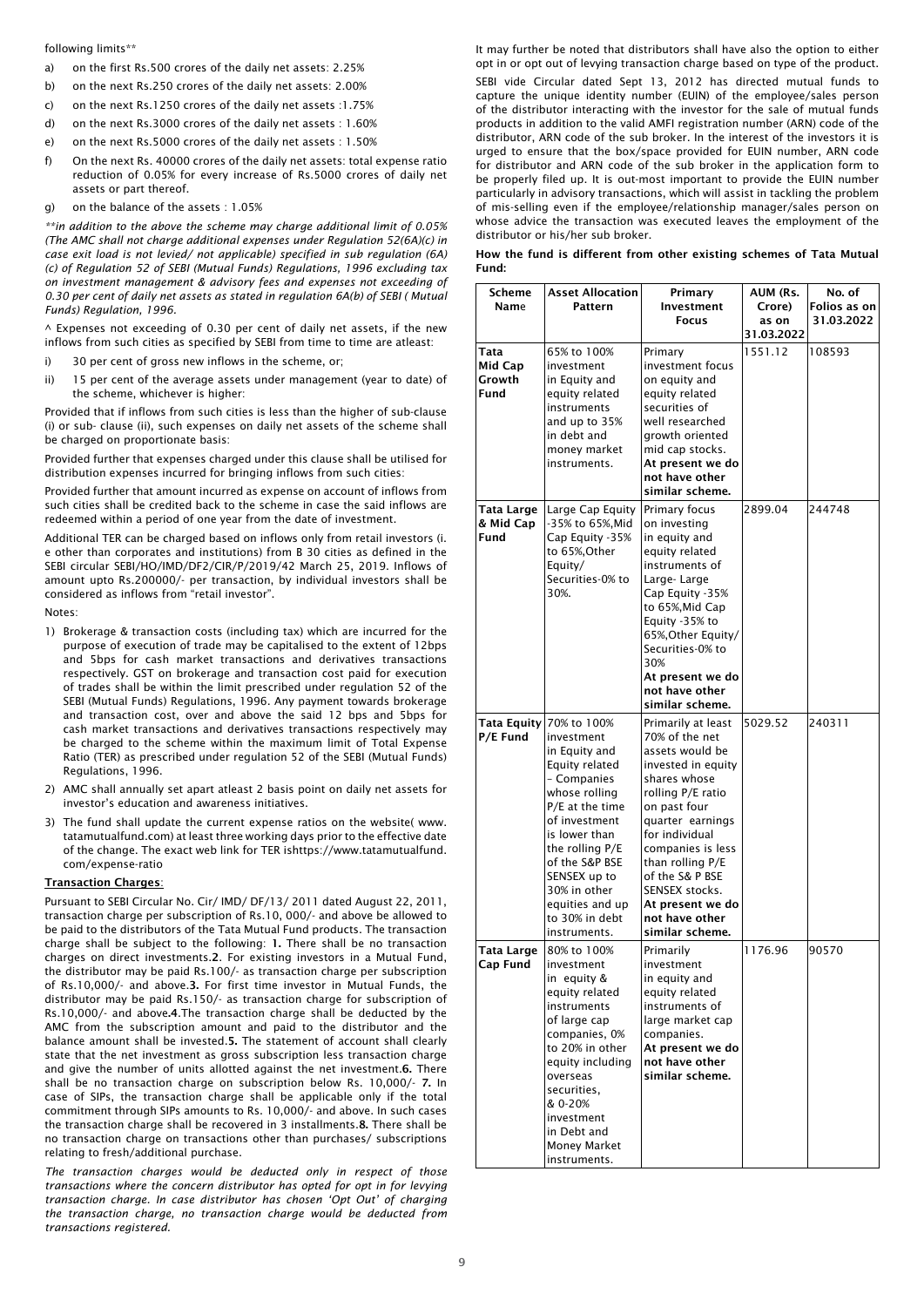| Scheme<br>Name                       | <b>Asset Allocation</b><br>Pattern                                                                                                                                                                                                                                 | Primary<br>Investment<br>Focus                                                                                                                                                                                                                                                                                                                                                                                                                                                                                                                                           | AUM (Rs.<br>Crore)<br>as on<br>31.03.2022 | No. of<br>Folios as on<br>31.03.2022 |
|--------------------------------------|--------------------------------------------------------------------------------------------------------------------------------------------------------------------------------------------------------------------------------------------------------------------|--------------------------------------------------------------------------------------------------------------------------------------------------------------------------------------------------------------------------------------------------------------------------------------------------------------------------------------------------------------------------------------------------------------------------------------------------------------------------------------------------------------------------------------------------------------------------|-------------------------------------------|--------------------------------------|
| Tata Small<br>Cap Fund               | 65%-100%<br>in Equity &<br>Equity related<br>instrument<br>of small cap<br>companies, 0-35%<br>in equity &<br>equity related<br>instrument of<br>other than small<br>cap companies<br>or debt or<br>money market<br>instrument or<br>Units of REITS<br>and InvITs. | The scheme will<br>predominantly<br>invest in equity<br>or equity related<br>instrument<br>of small cap<br>companies. The<br>scheme can also<br>invest some<br>portion in other<br>than small cap<br>companies.<br>At present we do<br>not have other<br>similar scheme.                                                                                                                                                                                                                                                                                                 | 1935.00                                   | 119168                               |
| Tata<br>India Tax<br>Savings<br>Fund | The scheme<br>invests atleast<br>80% of the<br>investible funds<br>in equity/<br>equity related<br>instruments<br>and balance<br>amount (0-20%)<br>in debt and<br>money market<br>instruments.                                                                     | Primarily invest<br>in equity and<br>equity related<br>instruments It is<br>an open ended<br>equity linked<br>saving scheme<br>with a statutory<br>lock in period<br>of three years<br>from the date of<br>allotment. As per<br>the provisions<br>of section 80C<br>of Income Tax<br>Act, 1961,<br>investments made<br>by the Individuals<br>& HUFs in this<br>scheme (along<br>with other<br>prescribed<br>investments)<br>will qualify for a<br>deduction upto<br>Rs. 1.50 Lac<br>from Gross Total<br>Income.<br>At present we do<br>not have other<br>similar scheme. | 3068.67                                   | 312791                               |
| Tata<br>Focused<br>Equity<br>Fund    | 65% to 100%<br>investment in<br>Equity<br>and<br>equity related<br>instruments<br>Subject to<br>overall limit<br>of<br>30<br>stocks<br>across market<br>capitalisation<br>and up to 35%<br>in debt and<br>money market<br>instrument                               | The scheme<br>aims to<br>generate long<br>term capital<br>appreciation by<br>predominantly<br>investing in a<br>concentrated<br>portfolio of<br>equity<br>&<br>related<br>equity<br>instruments<br>of maximum<br>stocks<br>30<br>across market<br>capitalisation.<br>At present we<br>do not have<br>other similar<br>scheme                                                                                                                                                                                                                                             | 1214.38                                   | 69408                                |

| Scheme<br>Name                        | <b>Asset Allocation</b><br>Pattern                                                                                                                                                                                                                                     | Primary<br>Investment<br><b>Focus</b>                                                                                                                                                                                                                                                                                                                                                                   | AUM (Rs.<br>Crore)<br>as on<br>31.03.2022 | No. of<br>Folios as on<br>31.03.2022 |
|---------------------------------------|------------------------------------------------------------------------------------------------------------------------------------------------------------------------------------------------------------------------------------------------------------------------|---------------------------------------------------------------------------------------------------------------------------------------------------------------------------------------------------------------------------------------------------------------------------------------------------------------------------------------------------------------------------------------------------------|-------------------------------------------|--------------------------------------|
| Tata Flexi<br>Cap Fund                | 65% to 100%<br>investment<br>in Equity and<br>equity related<br>instruments and<br>up to 35% in debt<br>instruments.                                                                                                                                                   | Primarily<br>investing in<br>a diversified<br>portfolio<br>consisting of<br>equity and<br>equity related<br>instruments<br>across market<br>capitalization.<br>The scheme is<br>an open ended<br>dynamic equity<br>scheme investing<br>across large cap,<br>mid cap, small<br>cap stocks.<br>At present we do<br>not have<br>other similar<br>scheme.                                                   | 2133.63                                   | 147479                               |
| Tata<br>Dividend<br><b>Yield Fund</b> | 65% to 100<br>% investment<br>in Equity and<br>equity related<br>instruments of<br>Dividend Yielding<br>Companies and<br>upto 0-35% in<br>other equity<br>instruments<br>of other<br>companies, debt<br>& money market<br>instruments &<br>0-10% in Reits &<br>Invits. | Predominantly<br>investing in<br>dividend yielding<br>stocks .The<br>investment<br>objective is to<br>provide capital<br>appreciation<br>and/or dividend<br>distribution by<br>predominantly<br>investing in a<br>well-diversified<br>portfolio of equity<br>and equity related<br>instruments of<br>dividend yielding<br>companies.<br>At present we do<br>not have<br>other similar<br>scheme.        | 624.85                                    | 32606                                |
| Tata<br>Business<br>Cycle Fund        | 80% to 100%<br>investment<br>in Equity and<br>equity related<br>instruments<br>selected on<br>the basis of<br>business cycle,<br>0-20% in other<br>equity related<br>instruments,<br>debt & money<br>market<br>instrument, Gold<br>ETF, 0-10% in<br>Reits & Invits.    | An open-ended<br>equity scheme<br>following<br>business cycles<br>based investing<br>theme. The<br>focus will be to<br>generate long-<br>term capital<br>appreciation<br>by investing<br>with focus on<br>riding business<br>cycles through<br>allocation<br>between sectors<br>and stocks at<br>different stages<br>of business<br>cycles.<br>At present we do<br>not have<br>other similar<br>scheme. | 966.00                                    | 63739                                |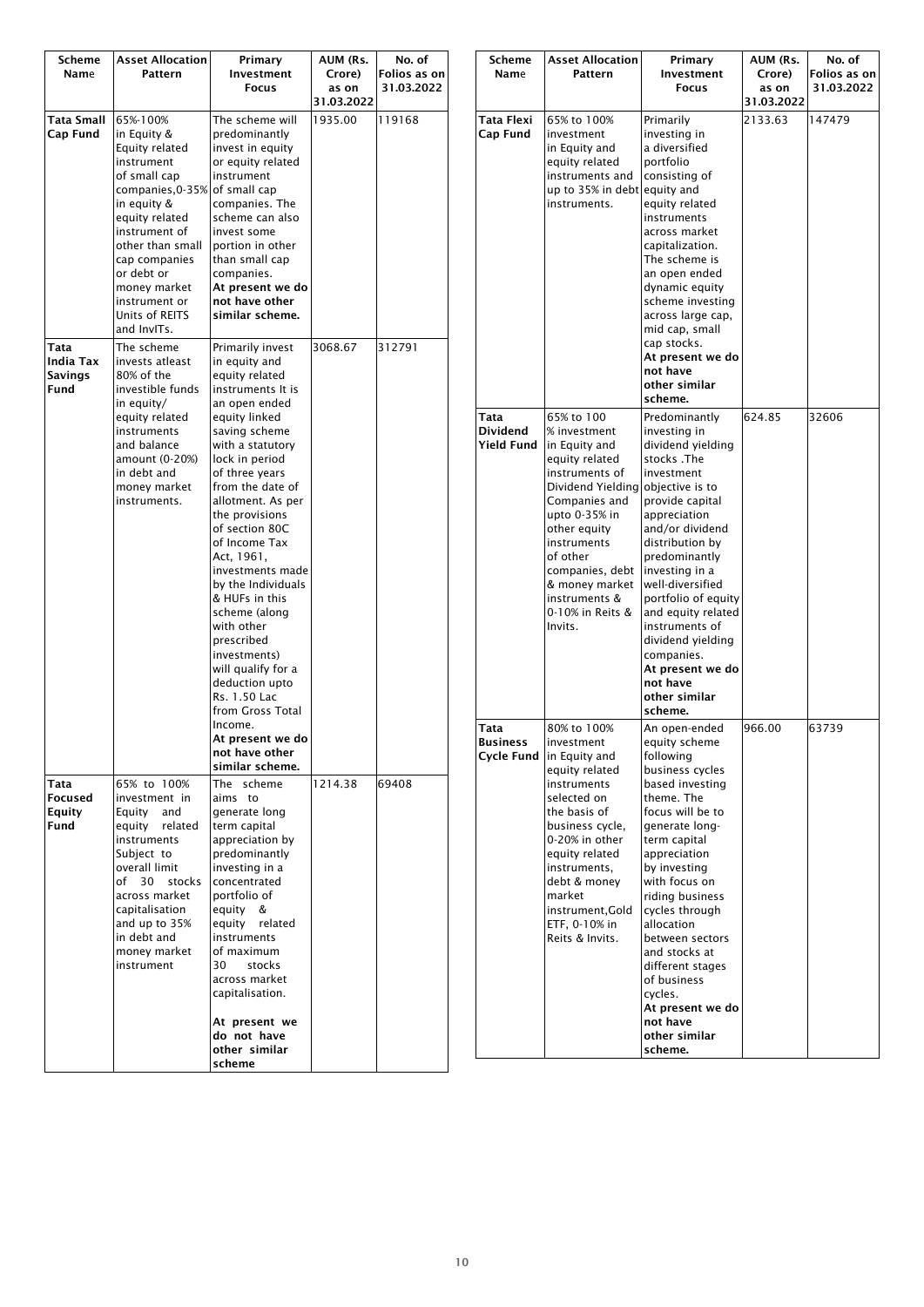# Tax Treatment for Investor of Investments in Mutual Funds

## Taxation

The information is provided for general information only. However, in view of the individual nature of the implications, each investor is advised to consult his or her own tax advisors with respect to the specific amount of tax and other implications arising out of his or her participation in the Scheme.

The Finance Act, 2020 abolished income distribution tax and instead introduced taxing of income from mutual fund units in the hands of the unit holders.

| Type of Investor | Withholding tax rate |
|------------------|----------------------|
| Resident***      | $10\%$ *             |
| <b>NRI</b>       | $20%$ **             |

\* Tax not deductible if dividend income in respect of units of a mutual fund is below Rs. 5,000 in a financial year.

\*\* The base tax is to be further increased by surcharge at the rate of:

- 37% on base tax where total income exceeds Rs. 5 crore;
- 25% where total income exceeds Rs. 2 crore but does not exceed Rs. 5 crore;
- 15% where total income exceeds Rs. 1 crore but does not exceed Rs. 2 crore; and
- 10% where total income exceeds Rs. 50 lakhs but does not exceed Rs. 1 crore

Further, "Health and Education Cess" is to be levied at 4% on aggregate of base tax and surcharge.

\*\*\* As per section 139AA of the Income tax Act, 1961 ('the Act') read with rule 114AAA of the Income-tax Rules, 1962, in the case of a resident person, whose PAN has become inoperative due to PAN – Aadhaar not being linked on or before 31 March 2023, it shall be deemed that he has not furnished the PAN and tax could be withheld at a higher rate of 20% as per section 206AA of the Act. For linking PAN with Aadhaar after 31 March 2022, fees Rs. 500 till 30 June 2022 and Rs. 1,000 till 31 March 2023 has been prescribed.

#### Capital Gains Taxation

|                                                 | <b>Resident Investors/</b><br>NRI's \$ | Domestic Company @ |  |  |  |
|-------------------------------------------------|----------------------------------------|--------------------|--|--|--|
|                                                 | <b>Rate of Tax</b>                     |                    |  |  |  |
| Tax on Capital Gains (Payable by the Investors) |                                        |                    |  |  |  |
| <b>Capital Gains:</b>                           |                                        |                    |  |  |  |
| Long Term                                       | $10\%$ *                               | $10%$ *            |  |  |  |
| <b>Short Term</b>                               | 15%                                    | 15%                |  |  |  |

\*As per Finance Act ,2018, levy of income tax at the rate of 10%( without indexation benefit) on long term capital gains exceeding Rs.1 lakh provided transfer of such units is subject to Securities Transaction Tax (STT).

\$Surcharge to be levied at:

- 37% on base tax where specified income exceeds Rs. 5 crore;
- 25% where specified income exceeds Rs. 2 crore but does not exceed Rs. 5 crore;
- 15% where total income exceeds Rs. 1 crore but does not exceed Rs. 2 crore; and
- 10% where total income exceeds Rs. 50 lakhs but does not exceed Rs. 1 crore.

Further, Health and Education Cess to be levied at the rate of 4% on aggregate of base tax and surcharge.

@ Surcharge at 7% on base tax is applicable where total income of domestic corporate unit holders exceeds Rs 1 crore but does not exceed 10 crores and at 12% where total income exceeds 10 crores. However, surcharge at flat rate of 10 percent to be levied on base tax for the companies opting for lower rate of tax of 22%/15%. Further, "Health and Education Cess" to be levied at the rate of 4% on aggregate of base tax and surcharge.

In case total income includes income by way of dividend on shares and shortterm capital gains on units of equity oriented mutual fund schemes and longterm capital gains on mutual fund schemes, the rate of surcharge on the said type of income not to exceed 15%.

In case of NRI investors, short term /long term capital gain tax (along with applicable surcharge and Health and Education Cess will be deducted at the time of redemption of units as per Income Tax Act.

The Central Board of Direct Taxes (CBDT) has declared that the Aadhaar card and PAN can now be linked with a penalty until March 31, 2023. PAN can be linked with Aadhaar starting April 1, 2022, according to the CBDT, with a punishment ranging from Rs 500 to Rs 1000.

# Securities Transaction Tax

Securities Transaction Tax ("STT") is applicable on transactions of purchase or sale of units of an equity oriented fund entered into on a recognized stock exchange or on sale of units of equity oriented fund to the Fund. The STT rates as applicable are given in the following table:

| <b>Taxable securities transaction</b>                                                                                                                                                                                                                                        | Payable by           | Rate<br>(as a % of<br>value of the<br>transaction) |
|------------------------------------------------------------------------------------------------------------------------------------------------------------------------------------------------------------------------------------------------------------------------------|----------------------|----------------------------------------------------|
| Purchase/ Sale of an equity share in a<br>company where<br>a) the transaction of such purchase is<br>entered into in a recognized stock<br>exchange; and<br>b) the contract for the purchase of such<br>share is settled by the actual delivery or<br>transfer of such share | Purchaser/<br>Seller | 0.1%                                               |
| Purchase of a unit of an equity oriented<br>fund, where<br>a) the transaction of such purchase is<br>entered into in a recognized stock<br>exchange; and<br>b) the contract for the purchase of such<br>unit is settled by the actual delivery or<br>transfer of such unit   | Purchaser            | <b>NIL</b>                                         |
| Sale of a unit of an equity oriented fund,<br>where<br>a) the transaction of such sale is entered<br>into in a recognized stock exchange; and<br>b) the contract for the sale of such unit is<br>settled by the actual delivery or transfer<br>of such unit                  | Seller               | 0.001%                                             |
| Sale of an equity share in a company or a<br>unit of an equity oriented funds on non-<br>delivery basis                                                                                                                                                                      | Seller               | 0.025%                                             |
| Sale of option in securities                                                                                                                                                                                                                                                 | Seller               | 0.05%                                              |
| Sale of an option securities, where option is<br>exercised                                                                                                                                                                                                                   | Purchaser            | 0.125%                                             |
| Sale in a future in securities                                                                                                                                                                                                                                               | Seller               | 0.01%                                              |
| Sale of unit of an equity oriented fund to the<br>Mutual Fund itself                                                                                                                                                                                                         | Seller               | 0.001%                                             |

The Fund is responsible for collecting the STT from every person who sells the Unit to it at the rate mentioned above. The STT collected by the Fund during any month will have to be deposited with the Central Government by the seventh day of the month immediately following the said month.

#### Deduction under section 80C [Applicable only for Tata India Tax Savings (ELSS) Scheme]

As per the Act, section 80C is inserted from the financial year commencing on and from April 01, 2005. As per the section, subject to the provisions, an individual/HUF is entitled to a deduction from Gross Total Income upto Rs. 1,50,000/- (along with other prescribed investments) for amounts invested in any units of a mutual fund notified under section 10(23D) of the Act, under any plan formulated in accordance with such scheme as the Central Government may notify. However, Finance Act, 2020 has introduced alternate tax structure wherein resident individuals & HUF have an option to either continue with existing tax rates or exercise the option of alternative tax rates.

## Stamp Duty

With effect from 1<sup>st</sup> July 2020 a stamp duty  $\emptyset$  0.005% of the transaction value would be levied on mutual fund investment transactions. Accordingly , the number of units allotted on purchases, switch-ins, SIP/STP installments and including dividend reinvestment to the unitholders would be reduced to that extent.

The information stated above is based on Tata Mutual Fund understanding of the tax laws and only for the purpose of providing general information to the unit holders of the schemes. In view of the individual nature of tax implications, each unit holder is advised to consult with his or her own tax advisors with respect to the specific tax and other implications arising out of the restructuring.

If any tax liability arising post redemption on account of change in tax treatment with respect to Withholding Tax/Capital Gain Tax, by the tax authorities, shall be solely borne by the investors and not by the AMC or Trustee Company.

For further details on taxation please refer the clause on taxation in SAI.

## PUBLICATION OF DAILY NET ASSET VALUE (NAV)

The NAVs will be calculated and disclosed on every Business Day. The AMC will prominently disclose the NAVs under a separate head on the website of the Fund (www.tatamutualfund.com) & of the Association of Mutual Funds in India-AMFI (www.amfiindia.com) by 11 p.m. on every Business Day.

Investor may write to AMC for availing facility of receiving the latest NAVs through SMS.

#### Illustration of Calculation of Sale & Repurchase Price:

Assumed NAV Rs. 11.00 per unit Entry Load: NIL Exit Load 1%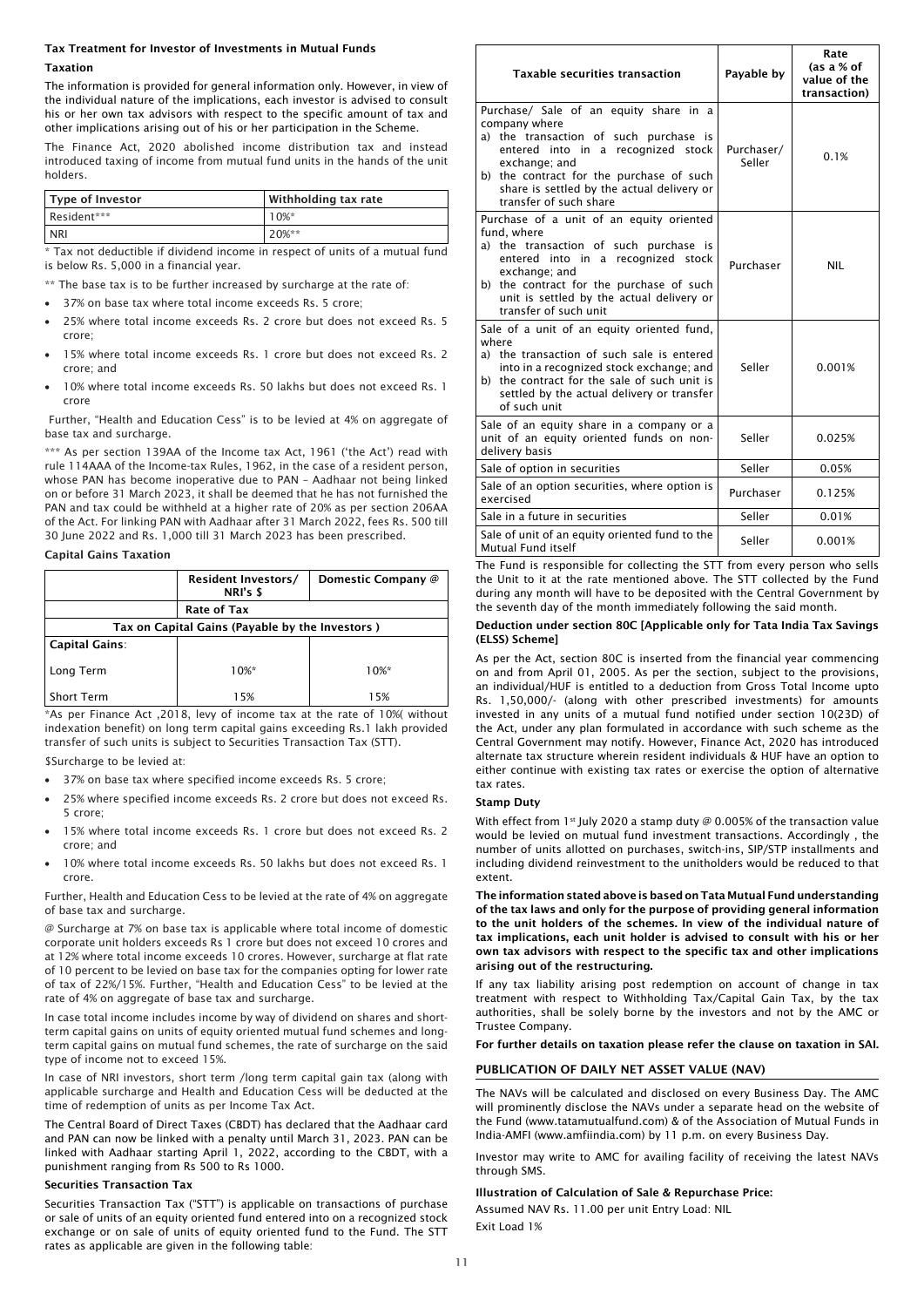Sale Price = NAV + (Entry Load  $%$  \* NAV) Sale Price = 11 + (0% \* 11) Sale Price = 11 + 0 Sale Price = Rs. 11/- Repurchase Price

Repurchase Price = NAV – (exit load (%) \* NAV) Repurchase Price = 11 – (1%\*11) Repurchase Price = 11 – 0.11 Repurchase Price = Rs.10.89

In the event NAV cannot be calculated and / or published, such as because of the suspension of RBI Clearing, Bank strikes, during the existence of a state of emergency and / or a breakdown in communications, the Trustees may temporarily suspend determination and / or publication of the NAV of the Units.

While determining the price of the units, the fund will ensure that the repurchase price is not lower than 95 per cent of the Net Asset Value.

## FOR INVESTOR GRIEVANCES PLEASE CONTACT

Registrar: Computer Age Management Services Ltd., No. 178/10, Kodambakkam High Road, Opp. Hotel Palmgrove, Nungambakkam, Chennai 600 034. G Sathyanarayanan / Venkatesh Pai Tel. No. 044 - 3911 5563, 3911 5565, 3911 5567 Fax 28283 613 camslb1@camsonline.com

AMC Office: Ms. Kashmira Kalwachwala, Tata Asset Management Pvt. Ltd. (Investment Manager for Tata Mutual Fund) Mulla House, Ground Floor, M.G. Road, Fort, Mumbai - 400 001. Call: (022) 6282 7777 (Monday to Saturday 9:00 am to 5:30 pm), Fax: 22613782, Email: enq\_T@camsonline.com, Website: www.tatamutualfund.com

Investment Manager: Tata Asset Management Pvt. Ltd., 1903 B Wing Parinee Crescenzo G Block BKC Bandra East, Mumbai – 400 051,Telephone. (022) 6282 7777 (Monday to Saturday 9:00am to 5:30pm), Fax: (022) 66315194. Email: service@tataamc.com

## UNITHOLDERS' INFORMATION

Account Statement: On acceptance of application for financial transaction, a confirmation specifying the number of Units allotted/redeemed will be sent by way of e-mail and/or SMS to the applicant's registered e-mail address and/ or mobile number within five business days from the date of transaction.

Tata Mutual Fund shall send first account statement for a new folio separately with all details registered in the folio by way of an e-mail/and/or SMS to the investor's registered address/email address/registered mobile number not later than five business days from the date of subscription or by way of physical statement not later than five business days from the date of receipt of request from the unitholder.

## Consolidated Account Statement

- 1. A single Consolidated Account Statement (CAS) on basis of PAN (PAN of the first holder & pattern of holding, in case of multiple holding) will be dispatched to unitholders having Mutual Fund investments & holding Demat accounts by Depositories as per the specified timeline specified by board at the end of the month in which transaction (the word 'transaction' shall include all financial transactions in demat accounts/Mutual Fund folios of the investor) takes place.
- 2. The CAS will not be received by the investors for the folio(s) not updated with PAN details. The Unit holders are therefore requested to ensure that the folio(s) are updated with their PAN. Such investors will get monthly account statement from Tata Mutual Fund in respect of transactions carried out in the schemes of Tata Mutual Fund during the month on or within fifteenth day of the succeeding month.
- 3. In other cases i.e. where unitholders having no Demat account & only MF units holding, Tata Mutual Fund shall continue to send the CAS as is being send on or within fifteenth day of the succeeding month in which financial transaction takes place.
- 4. In case statements are presently being dispatched by e-mail either by the Fund or the Depository then CAS will be sent through email. However the Unitholders have an option to receive CAS in physical form at the address registered in the Depository system.
- 5. The dispatch of CAS by Depositories to Unitholders would constitute compliance by Tata Asset Management Ltd / the Fund with the requirements under Regulation 36(4) of SEBI (Mutual Funds) Regulations 1996.
- 6. Each CAS issued to the investors shall also provide the total purchase value / cost of investment in each scheme.
- 7. In case if no transaction has taken place in a folio during the period of six months ended September 30 and March 31, the CAS detailing the holdings across all schemes of all mutual funds, shall be emailed on half yearly basis, as per the specified timeline specified by board of succeeding month, unless a specific request is made to receive the same in physical form.
- 8. Half-yearly CAS shall be issued to all Mutual Fund investors, excluding those investors who do not have any holdings in MF schemes and where no commission against their investment has been paid to distributors, during the concerned half-year period on or within twenty first day of the succeeding month. Further, CAS issued for the half-year(September/ March) shall also provide:
- a. The amount of actual commission paid by Tata AMC/Mutual Fund to distributors (in absolute terms) during the half-year period against the concerned investor's total investments in each mutual fund scheme. The term "commission" here refers to all direct monetary payments and other payments made in the form of gifts / rewards, trips, event sponsorships etc. by Tata AMC/MF to distributors. Further, a mention may be made in such CAS indicating that the commission disclosed is gross commission and does not exclude costs incurred by distributors such as Goods & Services Tax (wherever applicable, as per existing rates), operating expenses, etc.
- b. The scheme's average Total Expense Ratio (in percentage terms) along with the break up between Investment and Advisory fees, Commission paid to the distributor and Other expenses for the period for each scheme's applicable plan (regular or direct or both) where the concerned investor has actually invested in.

Official Points of Acceptance of Transaction through MF utility: Tata Mutual Fund has entered into an agreement with MF Utilities India Private Limited ("MFUI"), a "Category II -Registrar to an Issue" under SEBI (Registrars to an Issue and Share Transfer Agents) Regulations, 1993, for usage of MF Utility ("MFU") - a shared services initiative of various asset management companies, which acts as a transaction aggregator for transacting in multiple schemes of various mutual funds with a single form and a single payment instrument. Accordingly, all the authorized Point of Sales (POS) and website/mobile application of MFUI (available currently and also updated from time to time) shall be eligible to be considered as 'official points of acceptance' for all financial and non-financial transactions in the schemes of Tata Mutual Fund either physically or electronically. The list of POS of MFUI is published on the website of MFUI at www.mfuindia.com.

Applicability of NAV shall be based on time stamping as evidenced by confirmation slip given by POS of MFUI and also the realization of funds in the Bank account of Tata Mutual Fund (and NOT the time of realization of funds in the Bank account of MFUI) within the applicable cut-off timing. The Uniform Cut -off time as prescribed by SEBI and mentioned in the SID / KIM shall be applicable for applications received through such facilities.

Investors are requested to note that MFUI will allot a Common Account Number ("CAN") i.e. a single reference number for all investments in the mutual fund industry for transacting in multiple schemes of various mutual funds through MFU and to map existing folios, if any. Investors can create a CAN by submitting the CAN Registration Form and necessary documents at the POS. The AMC and/or its Registrar and Transfer Agent shall provide necessary details to MFUI as may be needed for providing the required services to investors/distributors through MFU. Investors are requested to visit the website of MFUI i.e. www.mfuindia.com to download the relevant forms.

For any queries or clarifications related to MFU, please contact the Customer Care of MFUI on 1800-266-1415 (during the business hours on all days except Sunday and public holidays) or send an email to clientservices@mfuindia.com

MFCentral has been appointed as Official Point of Acceptance for Tata Mutual Fund Schemes.

Pursuant to Association of Mutual Funds in India (AMFI) Best Practices Guidelines Circular No. 48/2014-15 dated June 24, 2014 on the process for dealing with applications where the scheme name in the Application Form / Transaction Slip & payment instrument differs has been standardized.

In case of fresh/additional purchases, if the name of a particular Scheme on the application form/transaction slip differs from the name of the scheme on the Payment instrument, the application will be processed & units allotted at applicable NAV of the scheme mentioned in the application form / transaction slip duly signed by investor(s).

Tata Asset Management Pvt Ltd. (AMC) reserves the right to call for other additional documents as may be required, for processing such transactions. The AMC also reserves the right to reject such transactions.

The AMC thereafter shall not be responsible for any loss suffered by the investor due to the discrepancy in the scheme name mentioned in the application form/transaction slip and payment instrument*.*

Transaction Charge: Pursuant to SEBI Circular No. Cir/ IMD/ DF/13/ 2011 dated August 22, 2011, transaction charge per subscription of Rs.10,000/ and above be allowed to be paid to the distributors of the Tata Mutual Fund products. The transaction charge shall be subject to the following:

1. There shall be no transaction charges on direct investments. 2. For existing investors in a Mutual Fund, the distributor may be paid Rs.100/- as transaction charge per subscription of Rs.10,000/- and above. 3. For first time investor in Mutual Funds, the distributor may be paid Rs.150/- as transaction charge for subscription of Rs.10,000/- and above. 4. The transaction charge shall be deducted by the AMC from the subscription amount and paid to the distributor and the balance amount shall be invested. 5. The statement of account shall clearly state that the net investment as gross subscription less transaction charge and give the number of units allotted against the net investment. 6. There shall be no transaction charge on subscription below Rs. 10,000/-. 7. In case of Systematic Investment Plan(s), the transaction charge shall be applicable only if the total commitment through SIPs amounts to Rs.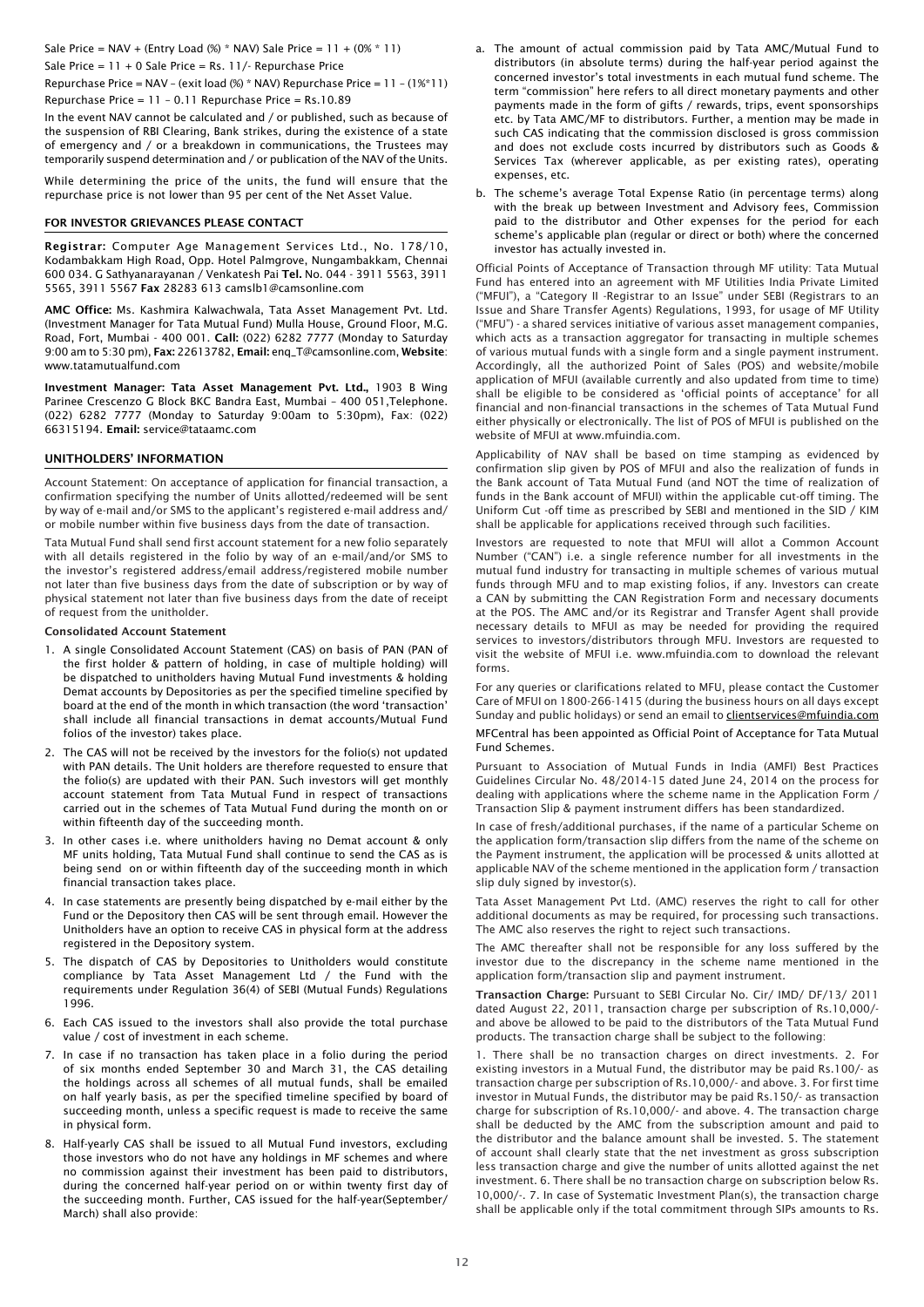10,000/- and above. In such cases the transaction charge shall be recovered in first 3/4 successful installments. 8. There shall be no transaction charge on transactions other than purchases/ subscriptions relating to fresh/ additional purchase.

The transaction charges would be deducted only in respect of those transactions where the concern distributor has opted for opt in for levying transaction charge. In case distributor has chosen 'Opt Out' of charging the transaction charge, no transaction charge would be deducted from transactions registered. It may further be noted that distributors shall also have the option to either opt in or opt out of levying transaction charge based on type of the product.

Goods and Service tax on exit load, if any, shall be paid out of the exit load proceeds and exit load net of tax, if any, shall be credited to the scheme.

SEBI Circular dated Sept 13, 2012 has directed mutual funds to capture the unique identity number (EUIN) of the employee/sales person of the distributor interacting with the investor for the sale of mutual funds products in addition to the valid AMFI registration number (ARN) code of the distributor, ARN code of the sub broker. In the interest of the investors it is urged to ensure that the box/space provided for EUIN number, ARN code for distributor and ARN code of the sub broker in the application form to be properly filed up. It is out-most important to provide the EUIN number particularly in advisory transactions, which will assist in tackling the problem of mis-selling even if the employee/relationship manager/ sales person on whose advice the transaction was executed leaves the employment of the distributor or his/ her sub broker.

The Fund will disclose details of the investor's account and all his transactions to the intermediaries whose stamp appears on the application form. In addition, the fund will disclose details as necessary, to the Fund's and investor's bankers, for the purpose of effecting payments to the investor. Further, investors' may also be disclosed to Government Authorities such as income tax authorities, SEBI, etc.

The unitholder may request for a physical account statement by writing/ calling the AMC/ISC/R&T.

## Portfolio Disclosure:

The Monthly portfolio of the Scheme shall be available in a user-friendly and downloadable format on the www.tatamutualfund .com on or before the tenth day of succeeding month.

In case of unitholders whose email addresses are registered, Tata Mutual Fund will send via email both the monthly and half yearly statement of scheme portfolio within 10 days from the close of each month /half year respectively.

Tata Mutual Fund will publish an advertisement every half-year, in the all India edition of at least two daily newspapers, one each in English and Hindi, disclosing the hosting of the half yearly statement of the schemes portfolio on the AMC's website www.tatamutualfund.com and on the website of AMFI (www.amfiindia.com). Tata Mutual Fund will provide physical copy of the statement of scheme portfolio without any cost, on specific request received from a unitholder.

Unaudited Financial Results: Tata Mutual Fund/ Tata Asset Management Pvt Ltd shall within one month from the close of each half year, that is on 31st March & on 30th September, host a soft copy of its unaudited financial results on its website in the format specified in Twelfth Schedule of SEBI (Mutual Funds) Regulations 1996.

Tata Mutual Fund / Tata Asset Management Pvt Ltd shall publish an advertisement disclosing the hosting of such financial results on their website, in atleast one English daily newspaper having nationwide circulation & in a newspaper having wide circulation published in the language of the region where the Head Office of the fund is situated.

Annual Report: Annual report or Abridged Summary, in the format prescribed by SEBI, will be hosted on AMC's website www.tatamutualfund. com and on the website of AMFI www.amfiindia.com. The scheme wise annual report or an abridged summary thereof, in the format prescribed, shall be sent by way of e-mail to the investor's registered e-mail address not later than four months from the date of closure of the relevant account's year.

Investors who have not registered their email id, will have an option of receiving a physical copy of the Annual Report or Abridged Summary thereof. Tata Mutual Fund will provide a physical copy of the abridged summary of the Annual Report, without charging any cost, on specific request received from a unitholder. Physical copies of the report will also be available to the unitholders at the registered offices at all times. Tata Mutual Fund will publish an advertisement every year, in the all India edition of at least two daily newspapers, one each in English and Hindi, disclosing the hosting of the scheme wise annual report on the AMC website (www.tatamutualfund. com) and on the website of AMFI (www.amfiindia.com).

## Eligibility for application

Tata India Tax Savings Fund (ELSS) Scheme is a scheme formulated under the Equity Linked Savings Scheme, 2005, issued by the Central Government. Accordingly, investment made by individuals, HUFs and / or specified category of BOI / AOPs (as per ELSS notification) in the Scheme upto a sum of Rs. 1,50,000 in a financial year would qualify for deduction under Section

80-C of the Act. Investors other than these specified investors shall not qualify for the tax benefit as mentioned under Section 80-C of the Income Tax Act. Such investors may however avail of such tax benefits at a future date, if so permitted under the applicable laws and regulations.

## Please note that though various categories of persons, as mentioned below, are eligible for investment in Tata India Tax Savings Fund, the Income tax benefits (under old regime) as per provisions of Section 80C of the Income Tax Act, 1961 shall be available only to the Individuals & HUFs.

The following persons (subject, wherever relevant to, purchase of Units being permitted under their respective constitutions and relevant State Regulations) are eligible to apply for the purchase of the Units:

- Adult individuals, either singly or more than one (not exceeding three) on first holder basis or jointly on an either-or survivor/any one basis.
- Parents, or other lawful Guardians on behalf of Minors. AMC will follow uniform process 'in respect of investments made in the name of a minor through a guardian' by SEBI vide circular no SEBI/HO/IMD/DF3/ CIR/P/2019/166 dated December 24, 2019.
- Companies, corporate bodies, public sector undertakings, trusts, wakf boards or endowments, funds, institutions, associations of persons or bodies of individuals and societies (including Co-operative Societies) registered under the Societies Registration Act, 1860 (so long as the purchase of Units is permitted under their respective constitutions).
- Mutual Funds (including any Scheme managed by AMC or any Scheme of any other Mutual Fund); (in accordance with Regulation 44(1) read with Clause 4 of Schedule VII, of the Securities & Exchange Board of India (Mutual Funds) Regulations, 1996).
- Asset Management Company (AMC); (in accordance with Regulation 25(17) of the Securities & Exchange Board of India (Mutual Funds) Regulations, 1996).
- Partnership firms, in the name of the partners.
- Hindu Undivided families (HUF) in the sole name of the Karta.
- Financial and Investment Institutions/ Banks.
- Army/ Navy / Air Force, para military Units and other eligible institutions.
- Religious and Charitable Trusts provided these are allowed to invest as per statute and their by-laws.
- Non-resident Indians/ persons of Indian origin residing abroad (NRIs) on a full repatriation basis or on non-repatriation basis.
- Foreign Portfolio Investor" (Foreign Portfolio Investor (FPI) as defined under Regulation 2(1)(h) of Security Exchange Board of India (Foreign Portfolio Investors) Regulations, 2014).
- International Multilateral Agencies approved by the Government of India.

## Applicants who cannot Invest.

- A person who falls within the definition of the term "U.S" Person" under the US Securities Act of 1933 and corporations or other entities organised under the laws of the U.S.
- A person who is resident of Canada.
- OCB (Overseas Corporate Bodies) as defined under Income Tax Act, 1061 and under Foreign Exchange Management Act, 1999.

## Compliance under Foreign Account Tax Compliance Act (FATCA) regulations:

United States of America (US) has introduced chapter no. 4 in the US Internal Revenue Code as a part of the Hiring Incentives to Restore Employment (HIRE) Act, which was enacted by the US legislature to create employment opportunities in US. The HIRE Act includes Foreign Account Tax Compliance Act (FATCA), which now forms a part of the US-IR Code. The regulations for FATCA have undergone revision since 2010 and the final regulations make the FATCA provisions effective from July 1, 2014.

The objective of FATCA is to detect "US Persons", who evade US taxes by using financial account maintained outside US. The US persons are defined as those who have either US citizenship or US residency. The FATCA stipulates reporting on -

- i. US taxpayers about certain foreign financial accounts and offshore assets.
- ii. Foreign Financial Institutions (FFIs) about financial accounts with them of US taxpayers or foreign entities in which US taxpayers hold substantial ownership interest.

FFIs (including mutual funds in India) are required to periodically report information on accounts of US persons, who maintain balances above a threshold. In the event of a default in the reporting of information on accounts of US taxpayers, a withholding of 30% of the payment made from US sources will be imposed on the recalcitrant account holders and non-participating Financial Institutions. SEBI vide its circular no. CIR/ MIRSD/2/2014 dated June 30, 2014, has advised that Government of India and US Government have reached an agreement in substance on the terms of an Inter-Governmental Agreement (IGA) to implement FATCA and India is now treated as having an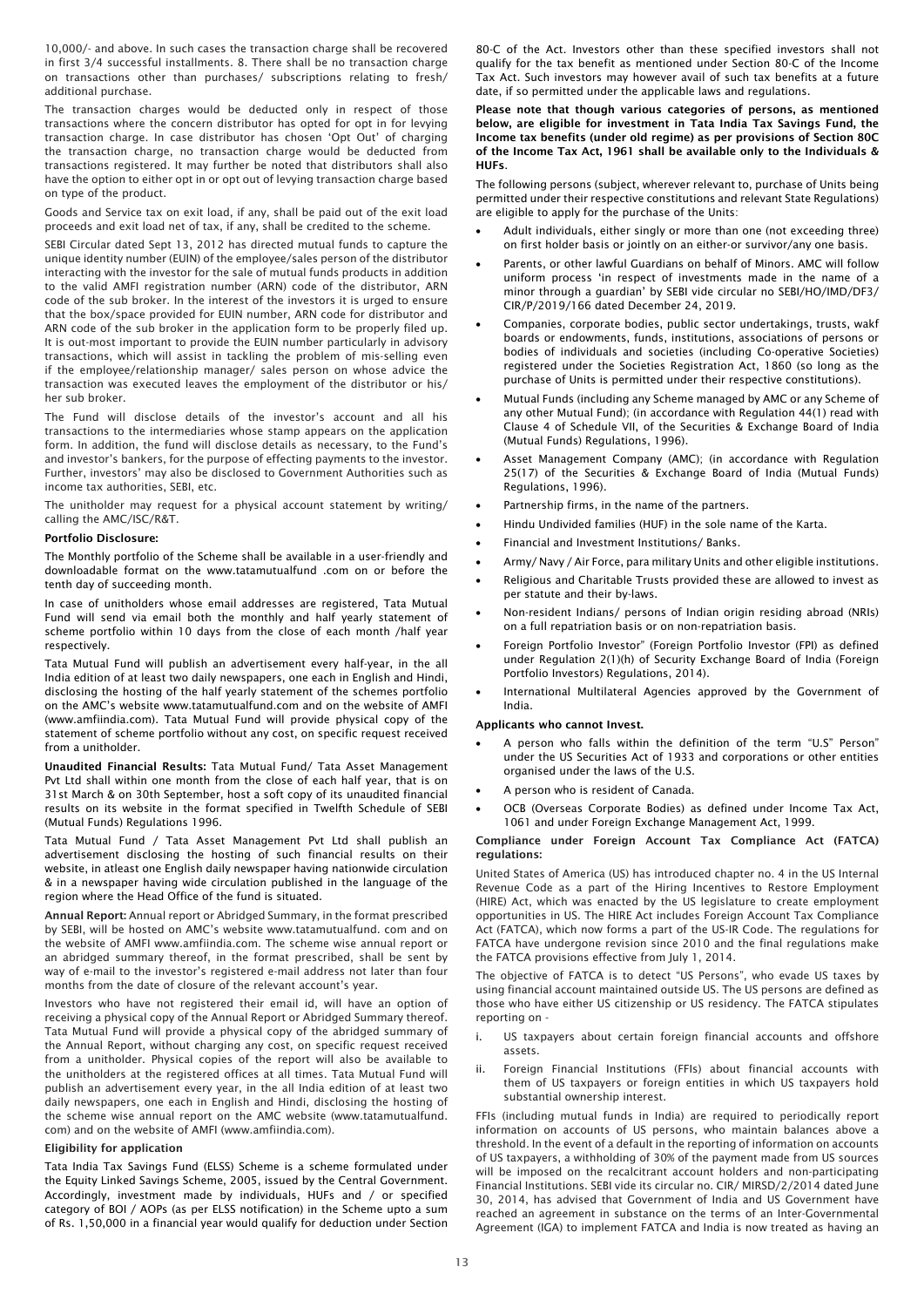IGA in effect from April 11, 2014. Tata Asset Management Limited (TAMPL) is classified as a Foreign Financial Institution (FFI) under the FATCA provisions and in accordance therewith, the AMC would be required to comply with the rules & regulations of FATCA, from time to time.

In order to ensure compliance with FATCA and other rules / directions / notifications as may be issued by Government of India or other regulatory authority, Mutual Funds are required to institute a process to identify US Person investors and report the same.

Applicants are required to refer to the "FATCA information" section in the application and mandatorily fill/sign off on the same. Applications without this information / declaration being filled/signed off will be deemed as incomplete and are liable to be rejected. Investors are requested to provide information required by the regulatory authority and may undergo changes on receipt of communication / guidelines from Government of India or AMFI or SEBI or any other regulatory authority.

With the change in guidelines, investors may be called for additional information required by the law. Investors are requested to keep Mutual Fund updated with change in information already submitted by them with Mutual Fund.

#### Common Reporting Standard (CRS)

On similar lines of FATCA, the Organization of Economic Development (OECD), along with the G 20 countries, of which India is a member, has released a 'Standard for Automatic Exchange of Financial Account Information in Tax matters'. In order to combat the problem of offshore tax evasion and avoidance and stashing of unaccounted money abroad, the G 20 & OECD countries have together developed a common reporting standard (CRS) on automatic exchange of information (AEOI). On June 3,2015 India has joined the Multilateral Competent Authority Agreement (MCAA) on AEOI. The CRS on AEOI requires the financial institutions of the 'source' jurisdiction to collect and report information to their tax authorities about account holders 'resident' in other countries. The information to be exchanged relates not only to individuals, but also to shell companies and trusts having beneficial ownership or interest in the 'resident' countries.

In view of India's commitment to implement the CRS on AEOI and also the IGA with USA and with a view to provide information to other countries necessary legislative changes has already been made in Finance Act & by inserting Rules 114F to 114H and Form 61B to provide a legal basis for the Reporting Financial Institutions (RFIs) for maintaining and reporting information about the reportable accounts.

Applicants are required to refer to the "FATCA/CRS information" section in the application and mandatorily fill/sign off on the same. Applications without this information / declaration being filled/signed off will be deemed as incomplete and are liable to be rejected. Investors are requested to note that the contents of the information to be provided/ declaration in the application form may undergo a change on receipt of communication / guidelines from Government of India or AMFI or SEBI or any other regulatory authority.

With the change in guidelines, investors may be called for additional information required by the law. Investors are requested to keep Mutual Fund updated with change in information already submitted by them with Mutual Fund. FATCA provisions are relevant not only at on-boarding stage of investor(s)/unit holder(s) but also throughout the life cycle of investment with the Fund/the AMC. In view of this, Investors should immediately intimate to the Fund/the AMC, in case of any change in their status with respect to FATCA/CRS related declaration provided by them previously.

Investors(s)/Unit holder(s) should consult their own tax advisors to understand the implications of FATCA/CRS provisions /requirements.

#### How to apply:

KYC Procedure: SEBI vide Circular no. CIR/MIRSD/66/2016 dated July 21, 2016 and circular no. CIR/MIRSD/120/2016 dated November 10, 2016 has intimated about the operationalization of Central KYC Records Registry ("CKYCR").

AMFI vide Best Practice Guideline circular no. 135/BP/68/2016-17 dated December 22, 2016 has prescribed guidelines including Central KYC ("CKYC") forms for implementing the CKYC norms.

In this regard, any individual customer who has not done KYC under the KYC Registration Agency (KRA) regime shall fill the new CKYC form.

If such new customer uses the old KRA KYC form, such customer would either fill the new CKYC or provide additional / missing information in the Supplementary CKYC form.

Non-Individual Investors to use the existing KYC forms for KYC process.

Application forms complete in all respects, accompanied by or cheque / draft are to be submitted to any of the Authorised Investor Service Centres, as stated in the scheme information document or as may be decided by AMC from time to time. All cheques and bank drafts accompanying the application form should contain the application form number and the name of the applicant on its reverse. For additional instructions, investors are requested to follow the application form carefully. All cheques/ drafts by the applicants should be made out in favour of "The name of the scheme" and crossed "A/c Payee and Not Negotiable".

Investors subscribing under Direct Plan of a Scheme will have to indicate

"Direct Plan" against the scheme name in the application form e.g., "Scheme Name – Direct Plan". Investors should also indicate "Direct" in the ARN column of the application form.

For Existing Investments: Investors wishing to transfer their accumulated unit balance held under Existing Plan (through lumpsum / systematic investments made with or without Distributor code) to Direct Plan will have to switch /redeem their investments (subject to applicable Exit Load, if any) & apply under Direct Plan.

Investors who have invested without Distributor code & have opted for Income Distribution Cum Capital Withdrawal Reinvestment facility under Existing Plan may note that the Income Distribution Cum Capital Withdrawal will continue to be reinvested in the Existing Plan only.

Application form (duly completed), along with a cheque (drawn on Chennai) / DD (payable at Chennai) may also be sent by Mail directly to the Registrar viz. Computer Age Management Services (Private) Limited, Unit: Tata Mutual Fund, No. 178/10, Kodambakkam High Road, Opp. Hotel Palmgrove, Nungambakkam, Chennai 600 034.

If there is no Authorised Investor Service Centres where the investor resides, he/she may purchase a Demand Draft from any other Bank in favour of "The name of the scheme" and crossed "A/c Payee and Not Negotiable" respectively payable at Chennai, after deducting bank charges / commission (not exceeding charges prescribed by State Bank of India) from the amount of investment. If such bank charges / commission are not deducted by the applicant, then the same may not be reimbursed. However, in case of application along with local Cheque or Bank Draft payable at Mumbai, at / from locations where TMF has its designated Authorised Investor Service Centres, Bank Draft charges/ commission may have to be borne by the applicant. In such cases the Trustee Company is entitled, in its sole and absolute discretion, to reject or accept any application.

Option to hold Units in dematerialized (demat) form: W.e.f. 01 January, 2012 option to hold Units in dematerialized (demat) form is available for subscription by way of SIP, also in all schemes of Tata Mutual Fund (except for subscription in Plans / Options where Income Distribution Cum Capital Withdrawal distribution frequency is less than one month). In case of SIP, units will be allotted based on the applicable NAV as per respective SID & will be credited to investors Demat Account on weekly basis on realisation of funds. Investors opting for allotment of units in demat form shall mention demat account details in the application form.

For restriction on acceptance of third-party payments for subscription of units of schemes, kindly refer application / instruction form.

## Subscription by NRIs

In terms of Schedule 5 of Notification no. FEMA 20/2000 dated May 3, 2000, RBI has granted general permission to NRIs to purchase, on a repatriation basis unit of domestic mutual funds. Further, the general permission is also granted to NRIs to sell the units to the mutual funds for repurchase or for the payment of maturity proceeds, provided that the units have been purchased in accordance with the conditions set out in the aforesaid notification. For the purpose of this section, the term "mutual funds" is as referred to in Clause (23D) of Section 10 of Income-Tax Act 1961. However, NRI investors, if so desired, also have the option to make their investment on a non-repatriable basis.

#### Subscription by FPI

Foreign portfolio investor (FPI) means a person who satisfies the eligibility criteria prescribed under regulation 4 and has been registered under Chapter II of SEBI (Foreign Portfolio Investors) Regulations, 2014, provided that any foreign institutional investor or qualified foreign investor who holds a valid certificate of registration shall be deemed to be a foreign portfolio investor till the expiry of the block of three years for which fees have been paid.

No person shall buy, sell or otherwise deal in securities as a foreign portfolio investor unless it has obtained a certificate granted by the designated depository participant on behalf of SEBI.

Under SEBI (Foreign Portfolio Investors) Regulations, 2014 FPI (FII/Sub Account of FII) are allowed to invest in Units of schemes floated by domestic mutual funds, whether listed on a recognized stock exchange or not; subject to compliance of the investment limits and terms and conditions as may be specified by SEBI/RBI.

## Mode of Payment on Repatriation basis

#### NRIs

In case of NRIs and persons of Indian origin residing abroad, payment may be made by way of Indian Rupee drafts purchased abroad and payable at Mumbai or by way of cheques drawn on Non-Resident (External) (NRE) Accounts payable at par at Mumbai. Payments can also be made by means of rupee drafts payable at Mumbai and purchased out of funds held in NRE / FCNR Accounts.

In case Indian rupee drafts are purchased abroad or from Foreign Currency Accounts or Non-resident Rupee Accounts an account debit certificate from the Bank issuing the draft confirming the debit shall also be enclosed.

#### FIIs (which are deemed FPI)

FIIs may pay their subscription amounts either by way of inward remittance through normal banking channels or out of funds held in Foreign Currency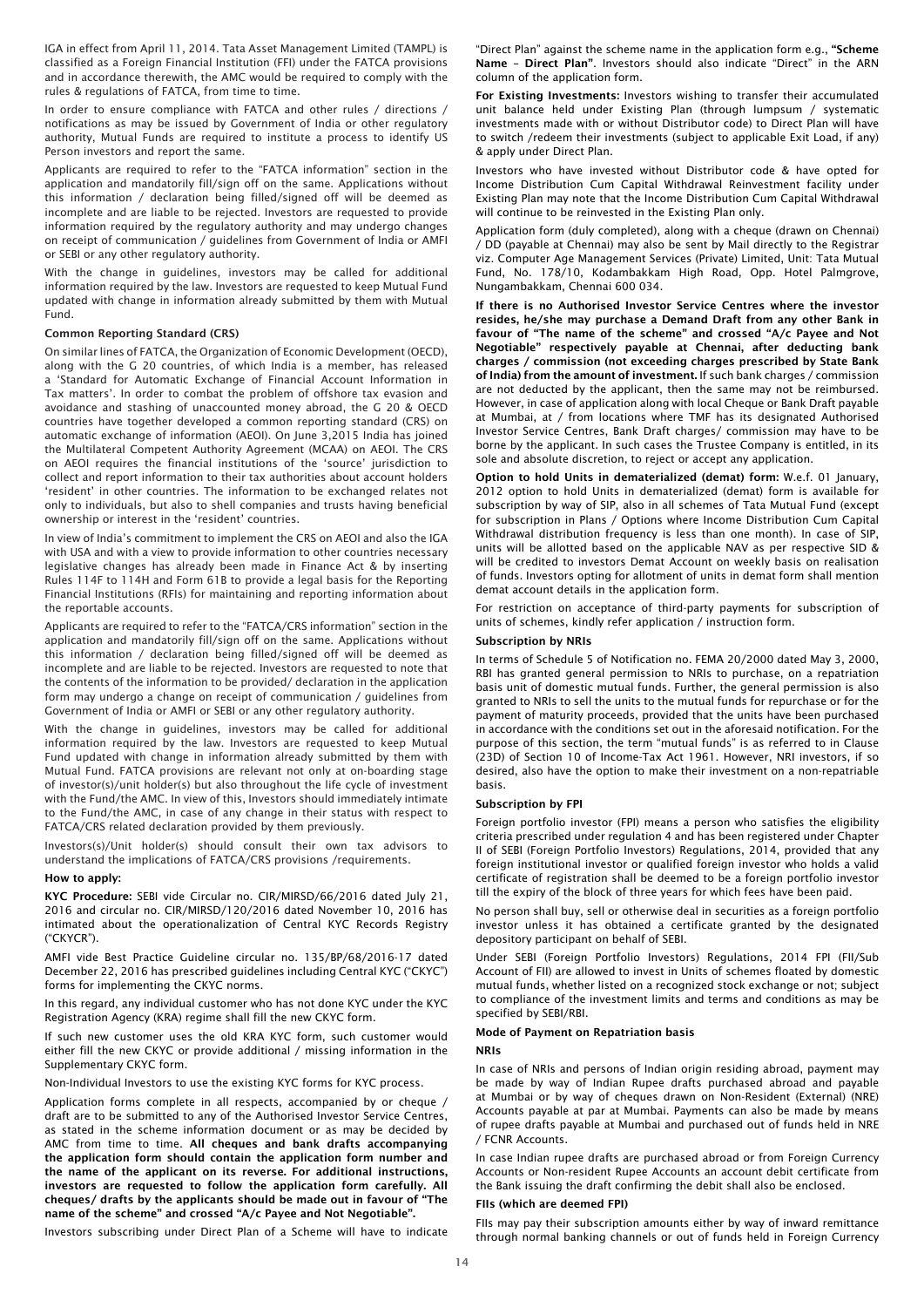Account or Non-resident Rupee Account maintained by the FII with a designated branch of an authorized dealer with the approval of the RBI subject to the terms and conditions set out in the aforesaid notification.

## Mode of payment on Non-Repatriation basis

In case of NRIs/Persons of Indian origin seeking to apply for Units on a nonrepatriation basis, payments may be made by cheques/demand drafts drawn out of Non-Resident Ordinary (NRO) accounts/ Non-Resident Special Rupee (NRSR) accounts and Non Resident Non-Repatriable (NRNR) accounts payable at the city where the Application Form is accepted.

Refunds, interest and other distribution (if any) and maturity proceeds/ repurchase price and /or income earned (if any) will be payable in Indian Rupees only. The maturity proceeds/repurchase value of units issued on repatriation basis, income earned thereon, net of taxes may be credited to NRE/FCNR account (details of which should be furnished in the space provided for this purpose in the Application Form) of the non-resident investor or remitted to the non-resident investor. Such payments in Indian Rupees will be converted into US dollars or into any other currency, as may be permitted by the RBI, at the rate of exchange prevailing at the time of remittance and will be dispatched through Registered Post at the unitholders risk. The Fund will not be liable for any loss on account of exchange fluctuations, while converting the rupee amount in US dollar or any other currency. Credit of such proceeds to NRE/FCNR account or remittance thereof may be permitted by authorized dealer only on production of a certificate from the Fund that the investment was made out of inward remittance or from the Funds held in NRE/FCNR account of the investor maintained with an authorized dealer in India. However, there is no objection to credit of such proceeds to NRO/NRSR account of the investor if he so desires.

Subscription by Multilateral Funding Agencies, on full repatriation basis, is subject to approval by the Foreign Investment Promotion Board.

## Rejection of applications

Applications not complete in any respect are liable to be rejected. The Trustee Company may reject any application not in accordance with the terms of the Scheme.

## Documents to be submitted

## In the case of applications under Power of Attorney

If any application or any request for transmission is signed by a person holding a valid Power of Attorney, the original Power of Attorney or a certified copy duly notarised should be submitted with the application or the transmission request, as the case may be, unless the Power of Attorney has already been registered with the Fund / Registrar.

In the case of applications by limited Company or a corporate body or an eligible institution or a registered society or a Trust or a Fund or a FII, etc.

In the case of applications by limited Company or a corporate body or an eligible institution or a registered society or a trust or a fund or a FII , a certified true copy of the Board resolution of the managing body authorising investments in Units including authority granted in favour of the officials signing the application for Units & their specimen signature etc. alongwith a certified copy of the Memorandum & Articles of Association & / or bye-laws & / or trust deed & / or partnership deed & Certificate of Registration should be submitted. The officials should sign the application under the official designation. In the case of a Trust/ Fund, it shall produce a resolution from the Trustee(s) authorising such purchases.

The above mentioned documents or duly certified copy thereof must be lodged separately at the office of the Registrar to the Offer, quoting the serial number of the application.

In case of non-submission of the above mentioned documents, the Trustee Company is entitled, in its sole and absolute discretion, to reject or accept any application.

Transactions through online facilities / electronic modes: The time of transaction done through various online facilities / electronic modes offered by the AMC, for the purpose of determining the applicability of NAV, would be the time when the request for purchase / sale / switch of units is received in the servers of AMC/RTA. In case of transactions through online facilities / electronic modes, the movement of funds from the investors' bank account to the Scheme's bank account may happen via the Intermediary / Aggregator service provider through a Nodal bank account and post reconciliation of fund. The process of movement of funds from the investors' bank account into the Scheme's Bank account in case of online transaction is governed by Reserve Bank of India (RBI)vide their circular Ref. RBI/2009-10/231DPSS. CO.PD. No.1102/02.14.08/2009-10 dated 24th November, 2009. The process followed by the aggregator and the time lines within which the Funds are credited into the Scheme's bank account is within the time lines provided by RBI which is T+3 settlement cycle / business days, where T is the date of Transaction / day of intimation regarding completion of transaction. The nodal bank account as stated above is an internal account of the bank and such accounts are not maintained or operated by the intermediary / aggregator or by the Mutual Fund. While the movement of Funds out of the investors' Bank account may have happened on T-day, however post reconciliation and as per statutory norms the allotment can happen only on availability of Funds for utilization by the AMC/MF and accordingly the transaction will processed as per the applicable NAV based on availability of funds for utilization. This lag may impact the applicability of NAV for transactions where NAV is to be applied, based on actual realization of funds by the Scheme. Under no circumstances will Tata Asset Management Limited or its bankers or its service providers be liable for any lag / delay in realization of funds and consequent pricing of units. The AMC has the right to amend cut off timings subject to SEBI (MF) Regulations for the smooth & efficient functioning of the Scheme(s).

## TRANSACTION THROUGH STOCK EXCHANGE PLATFORM

## Tata Mutual Fund has signed an agreement with BSE & NSE for allowing transactions in the Scheme through stock exchange platform.

The schemes covered in this KIM are admitted on the order routing platform of Bombay Stock Exchange Limited ("BSE") and National Stock Exchange of India Limited ("NSE"). Under this facility investors can submit the application for subscription and redemption of units of the scheme though the Stock Exchange platform. The introduction of this facility is pursuant to guidelines issued by SEBI vide circular SEBI/IMD/CIR No.11/183204/2209 dated November 13, 2009 and the Stock Exchanges viz. BSE & NSE.

## The following are the salient features of the new facility introduced for the benefit of investors:

1) This facility i.e., purchases (Lumpsum & SIP)/redemption of units will be available to both existing & new investors. Switching of units will not be permitted through stock exchange platform. 2) The investors will be eligible to purchase /redeem units of the aforesaid schemes. The list of eligible schemes is subject to change from time to time. 3) All trading members of BSE & NSE who are registered with AMFI as Mutual Fund Advisors & who have signed up with Tata Asset Management Pvt Ltd & also registered with BSE & NSE as Participants ("AMFI certified stock exchange brokers") will be eligible to offer this facility to investors. In order to facilitate transactions in mutual fund units through the stock exchange infrastructure, BSE has introduced BSE StAR MF Platform & NSE has introduced Mutual Fund Service System (MFSS). 4) The units of eligible Schemes are not listed on BSE & NSE & the same cannot be traded on the Stock Exchange like shares. The window for submission of application for purchase/redemption of units on BSE & NSE will be available between 9 a.m. & 3 p.m. or such other timings as may be decided by the Stock Exchanges. 5) The eligible AMFI certified stock exchange brokers will be considered as Official Points of Acceptance (OPA) of Tata Mutual Fund as per SEBI circular No. SEBI/IMD/CIR No/11/78450/06 dated October 11, 2006. 6) Investors have an option to subscribe/redeem units in physical or dematerialized form on BSE StAR & NSE MFSS MF system. In case of redemption request received through MFSS/BSE StAR/DP residual units will continue to remain in the Registrar & Transfer Agents records & the residual units will be redeemed only after investor request to redeem. 7) The facility to purchase through SIP is available in demat form on both BSE StAR & NSE MFSS platform. 8) As clarified by SEBI vide its circular no. CIR/IMD/DF/10/2010 dated August 18, 2010, restriction on transfer of units shall not be applicable to units held in dematerialized mode & thus the units are freely transferable. However, the restrictions on transfer of units of ELSS schemes during the lock in period shall continue to be applicable as per the ELSS guidelines. 9) Investors will be able to purchase/redeem units in eligible schemes in the following manner:

## (i.) Purchase of Units:

## a. Physical Form (Available on NSE MFSS & BSE StAR MF)

• The investor who chooses the physical mode is required to submit all requisite documents along with the purchase application (subject to applicable limits prescribed by BSE / NSE) to the AMFI certified stock exchange brokers. • The AMFI certified stock exchange broker shall verify the application for mandatory details & KYC compliance. • After completion of the verification, the purchase order will be entered in the Stock Exchange system & an order confirmation slip will be issued to investor. • The investor will transfer the funds to the AMFI certified stock exchange brokers. • Allotment details will be provided by the AMFI certified stock exchange brokers to the investor.

# b. Dematerialized Form (Available on NSE MFSS & BSE StAR MF)

• The investors who intend to deal in depository mode are required to have a demat account with Central Depository Services (India) Ltd ("CDSL") / National Securities Depository Ltd. ("NSDL"). • The investor who chooses the depository mode is required to place an order for purchase of units (subject to applicable limits prescribed by BSE/NSE) with the AMFI certified stock exchange brokers. • The investor should provide their depository account details to the AMFI certified stock exchange brokers. • The purchase order will be entered in the Stock Exchange system & an order confirmation slip will be issued to investor. • The investor will transfer the funds to the AMFI certified stock exchange brokers.

#### (ii.) Redemption of Units:

#### a. Physical Form (Available on BSE StAR& NSE MFSS Platform)

• The investor who chooses the physical mode is required to submit all requisite documents along with the redemption application (subject to applicable limits prescribed by BSE / NSE, if any) to the AMFI certified stock exchange brokers. There is no maximum cap on redemption request.